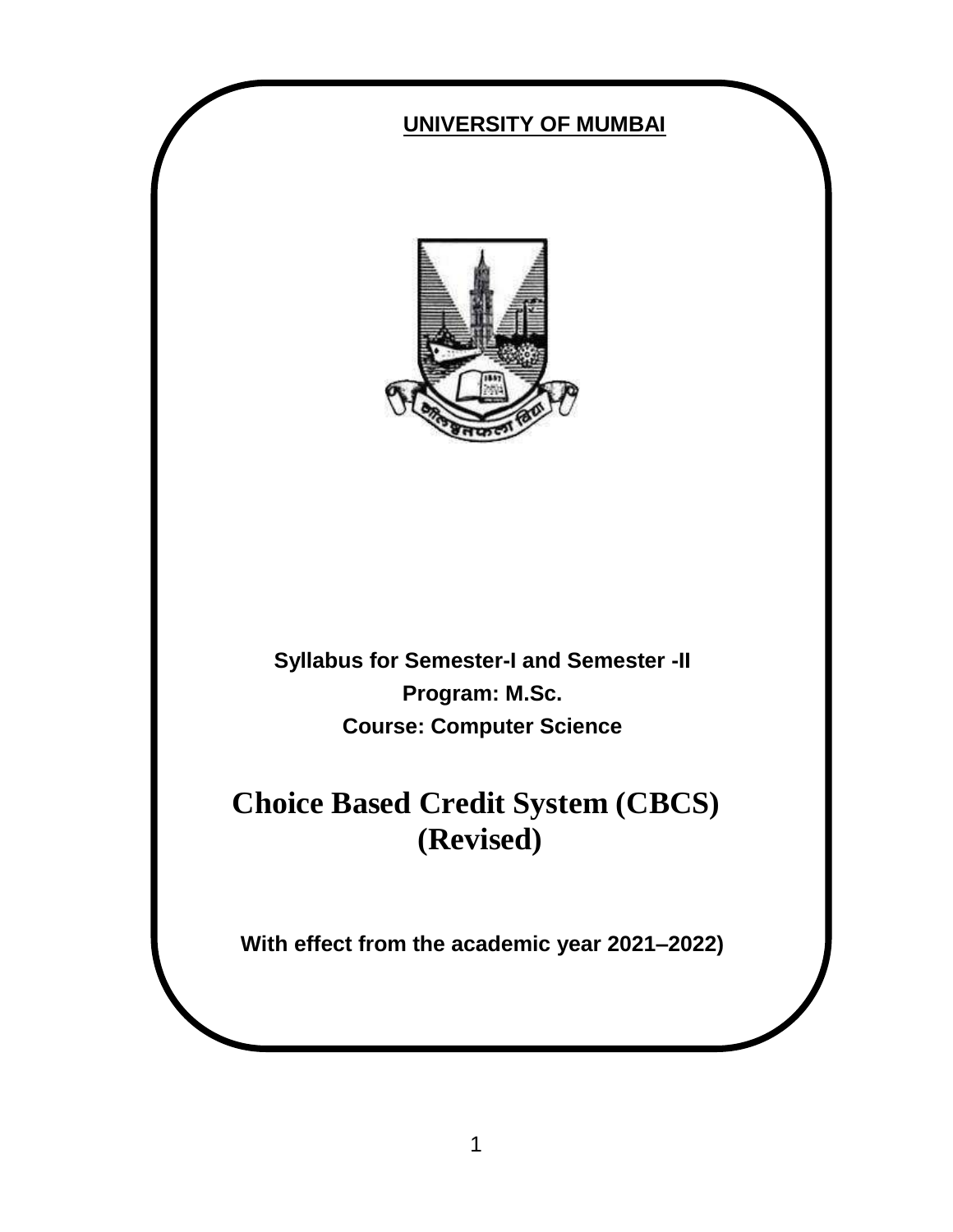#### **CONTENTS**

# 1. PREAMBLE

- 2. PROGRAM OUTCOME
- 3. PROGRAMME STRUCTURE

# 4. DETAILED SYLLABUS FOR SEMESTER - I & SEMESTER - II

# 5. EVALUATION

6. SCHEME OF EXAMINATIONS AND DISTRIBUTION PATTERN OF MARKS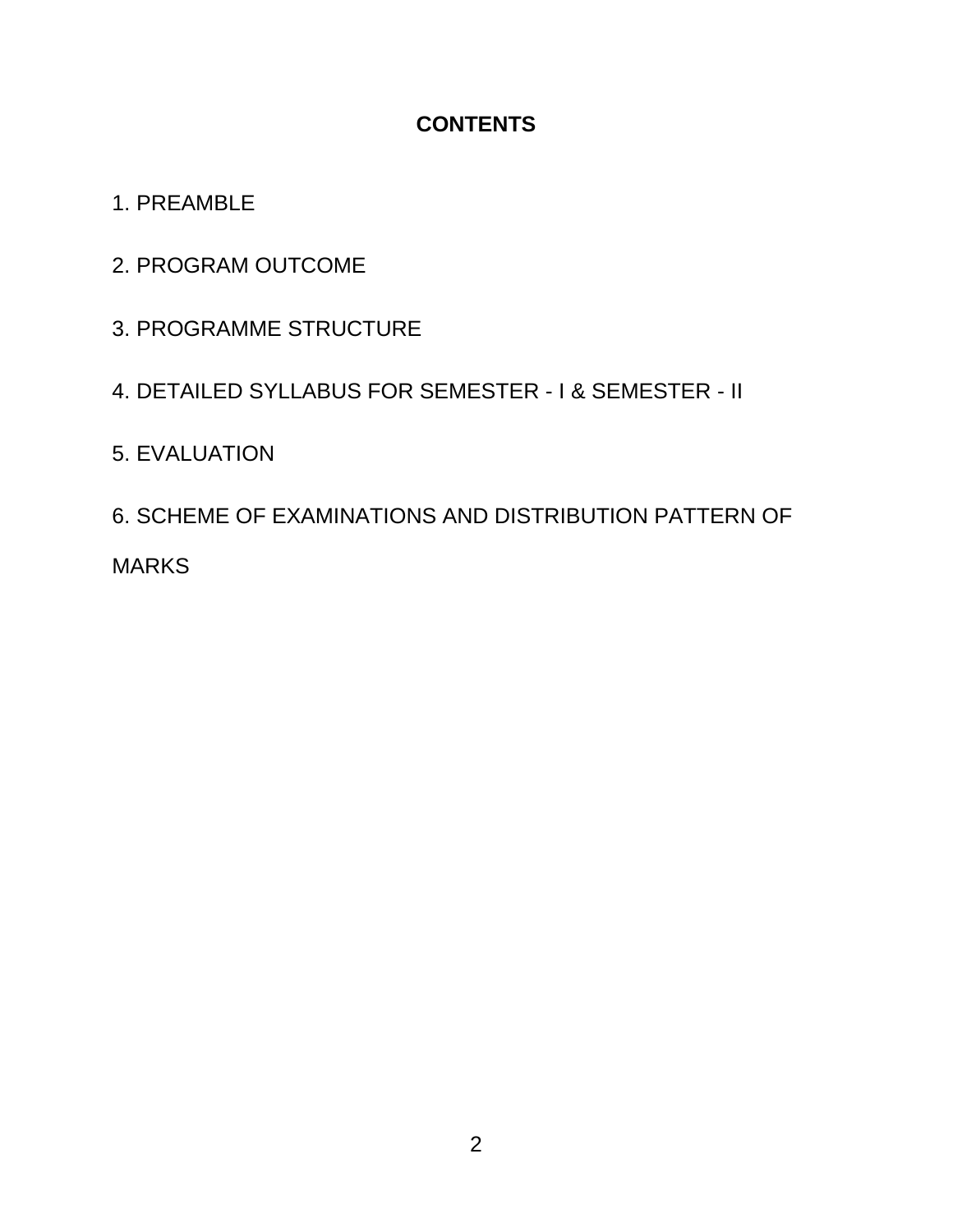#### **1. PREAMBLE**

M.Sc. in Computer Science is a two-year post-graduate programme with the objective to develop human resources with core competence in various thrust areas of Computer Science. It will provide students with opportunities to develop and hone core competency in the field of computer science and encourage them to make a mark in the much sought-after IT industry.

The Syllabus of this Course creates a unique identity for M.Sc. in Comp Science distinct from similar degrees in other related subjects,focuses on core Computer Science subjects, incorporate advanced and most recent trends, Identify and nurture research temper among students, Offer provision for internship with industry and Focus, as far as possible, only on open-source software

The syllabus for the semester I and semester II has tried to initiate steps to meet these goals. By extending the syllabus to semester III and semester IV, it is assumed that these goals will be met to a larger extent. The syllabus proposes to have four core compulsory courses in Semester I and Semester II. UNIT -1 of Paper I ofSemester - I and Semester - II are ABILITY ENHANCEMENT UNITS and UNIT- 4 of all papers of Semester - I and Semester - II is SKILL ENHANCEMENT UNIT. Semester III and Semester IV proposes electives courses based on a recent and emerging area. Inclusion of Project as part of the internal assessment is an attempt to translate theory into practice. It is assumed that, with this back ground, a student can take up challenging research project in the semester III and semester IV and will be better fit for industry as he or she will have strong foundation on fundamentals and exposure to advanced and emerging trends.

We thank all the industry experts, senior faculties and our colleague's department of Computer Science of different colleges as well as University of Mumbai; who have given their valuable comments and suggestions, which we tried to incorporate. We thank the Chairperson and members of the Ad-hoc Board of Studies in Computer Science of University for their faith in us. Thanks to one and all who have directly or indirectly helped in this venture.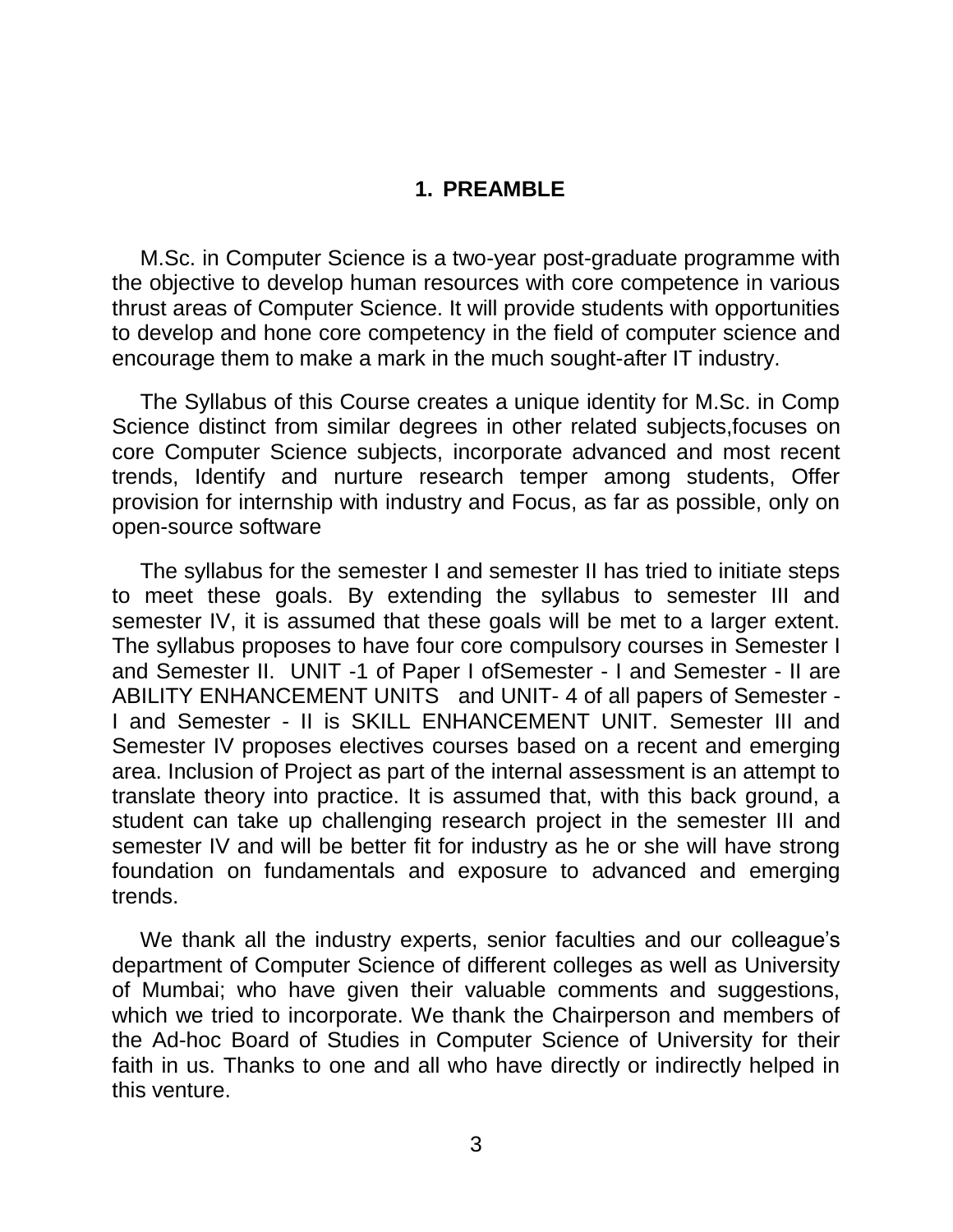# **2. PROGRAM OUTCOMES**

The M. Sc. Computer Science programme is designed to help the students to:

- To be fundamentally strong at core subject of Computer Science.
- To apply programming and computational skills for industrial solutions.
- Broad understanding of latest technological trends.
- To identify opportunities for establishing an enterprise for immediate Employment.
- Able to understand and apply fundamental research concepts.
- Able to use efficient soft skills for professional development.
- Engage in independent and life-long learning for continued professional development.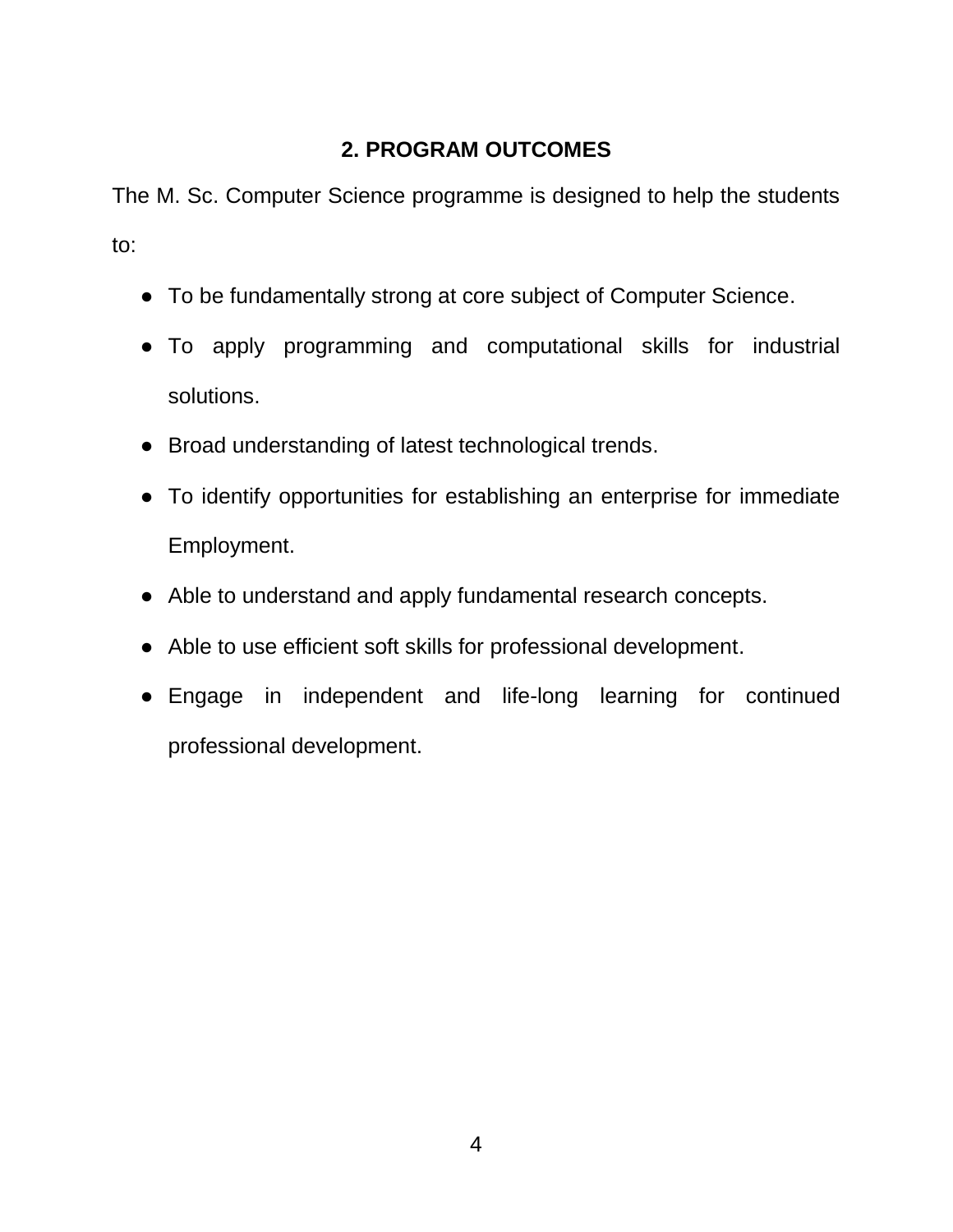# **3. PROGRAMME STRUCTURE**

| $\mathbf{A}$ | <b>Programme Duration</b>                               | <b>Four Semester</b> |
|--------------|---------------------------------------------------------|----------------------|
|              |                                                         | (2 Years)            |
| B            | <b>Total Credits required for Successful Completion</b> | 96                   |
| $\mathbf C$  | <b>Credits required from Core Courses</b>               | 42                   |
| D            | <b>Credits required for the Ability Enhancement</b>     | 02                   |
|              | <b>Courses</b>                                          |                      |
| E.           | <b>Credits required for the Skill Enhancement</b>       | 12                   |
|              | <b>Courses</b>                                          |                      |
| F            | <b>Credits required for the Practical Course</b>        | 28                   |
| G            | <b>Project</b>                                          | 06                   |
| Н            | <b>Internship</b>                                       | 06                   |
| ı            | <b>Minimum Attendance per Semester</b>                  | 75%                  |

This is the syllabus for the Semester-I and Semester-II of M.Sc. Computer Science program of University of Mumbai to be implemented from the year 2021-22. The Syllabus offers four Theory Courses and Four Practical Courses each in each Semester.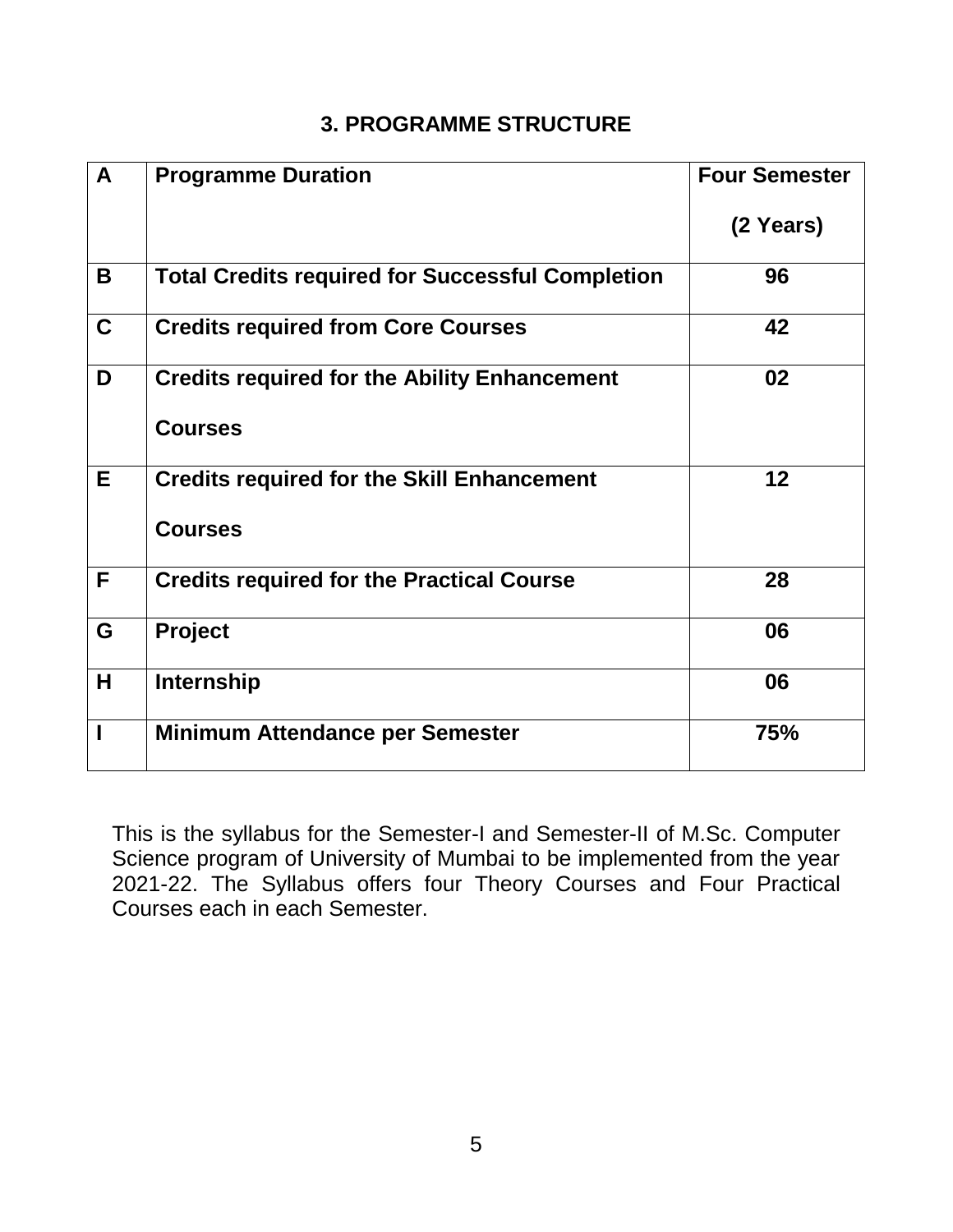#### **SEMESTER - I**

The syllabus proposes four subjects in Semester -I. Each subject has Theory and Practical components. Each of these Courses is of Four Credits each and is expected to complete in 60 hours.

The following table gives the details of the Theory Courses in Semester -I.

| <b>Course Code</b>                                    | <b>Course Title</b>                 | <b>No of Hours</b> | <b>Credit</b> |
|-------------------------------------------------------|-------------------------------------|--------------------|---------------|
| <b>PSCS101</b>                                        | <b>Algorithm for Optimization</b>   | 60                 | 04            |
| <b>PSCS102</b>                                        | <b>Software Defined Networking</b>  | 60                 | 04            |
| <b>PSCS103</b>                                        | <b>Applied Signal and Image</b>     | 60                 | 04            |
|                                                       | <b>Processing</b>                   |                    |               |
| <b>PSCS104</b>                                        | <b>Advanced Database Techniques</b> | 60                 | 04            |
| <b>Total Credits for Theory courses in Semester-I</b> |                                     | 16                 |               |

#### **Semester - I: Theory courses**

# **Semester - I: Practical Lab courses**

The syllabus proposes Four Laboratory courses of 2 Credits each. As far as the Practical are concerned, equal weightage similar to that of Theory courses has been given in terms of the number of hours.

The following table gives the details of the Practical Courses in Semester -I

| <b>Course Code</b>                                       | <b>Course Title</b>                 | <b>No of Hours</b> | <b>Credit</b> |
|----------------------------------------------------------|-------------------------------------|--------------------|---------------|
| PSCSP101                                                 | <b>Algorithm for Optimization</b>   | 60                 | 02            |
| PSCSP102                                                 | <b>Software Defined Networking</b>  | 60                 | 02            |
| <b>PSCSP103</b>                                          | <b>Applied Signal and Image</b>     | 60                 | 02            |
|                                                          | <b>Processing</b>                   |                    |               |
| PSCSP104                                                 | <b>Advanced Database Techniques</b> | 60                 | 02            |
|                                                          |                                     |                    |               |
| <b>Total Credits for Practical courses in Semester-I</b> |                                     | 08                 |               |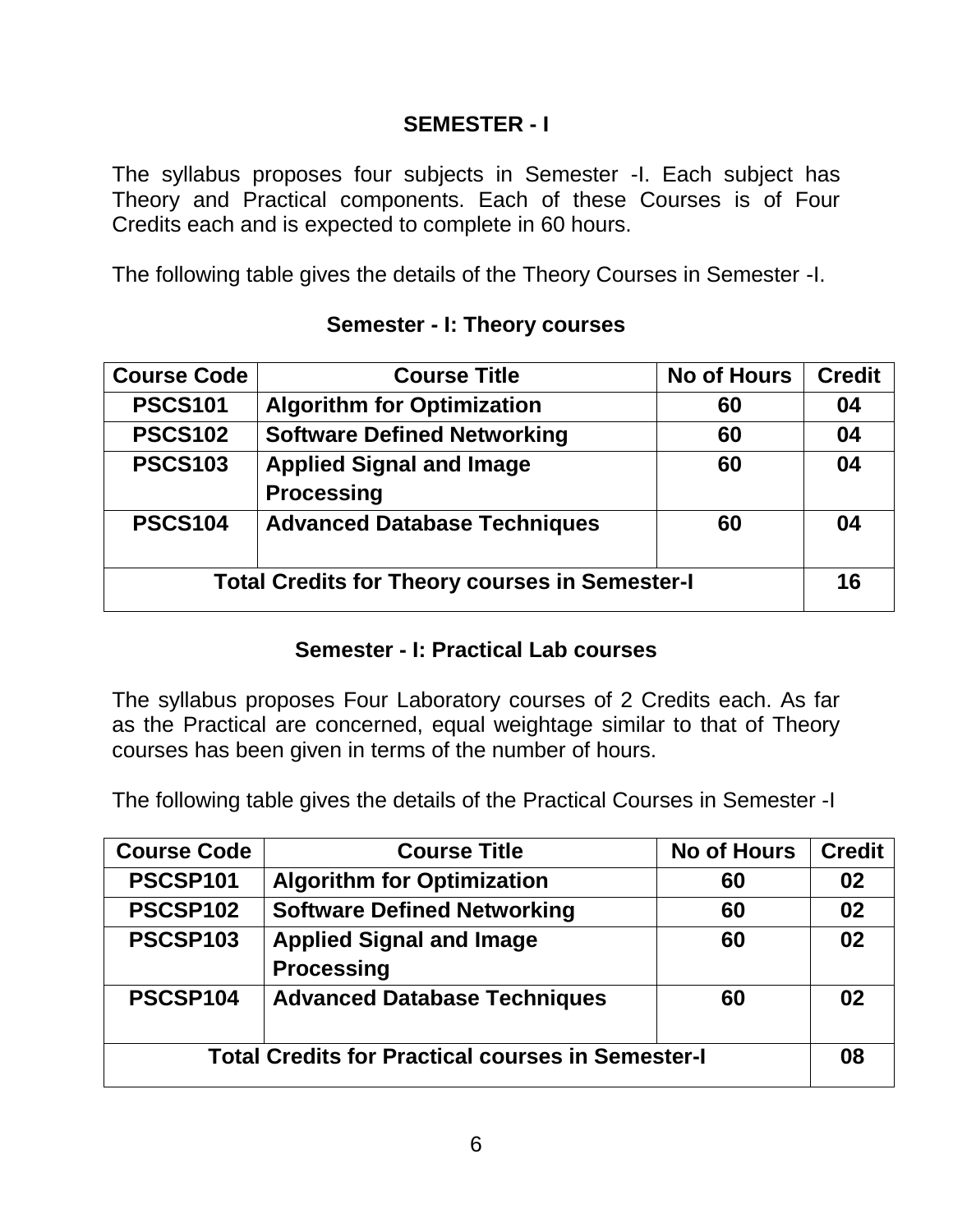#### **SEMESTER - II**

The Syllabus proposes four subjects in Semester - II also. As in the case of Semester-I, each subject has theory and practical components. Each of these courses is of Four Credits and Two credits respectively and is expected to complete in 60 hours.

The following table gives the details of the Theory Courses in Semester -II.

| <b>Course Code</b>                                      | <b>Course Title</b>                      | <b>No of Hours</b> | <b>Credit</b> |
|---------------------------------------------------------|------------------------------------------|--------------------|---------------|
| <b>PSCS201</b>                                          | <b>Applied Machine and Deep Learning</b> | 60                 | 04            |
| <b>PSCS202</b>                                          | <b>Natural Language Processing</b>       | 60                 | 04            |
| <b>PSCS203</b>                                          | <b>Web Mining</b>                        | 60                 | 04            |
| <b>PSCS204</b>                                          | <b>Embedded and IoT Technology</b>       | 60                 | 04            |
| <b>Total Credits for Theory courses in Semester -II</b> |                                          | 16                 |               |

#### **Semester - II: Theory courses**

#### **Semester - II: Practical Lab courses**

The Syllabus proposes Four Laboratory courses of 2 Credits each. As far as the Practical are concerned, equal weightage similar to that of Theory courses has been given in terms of the number of hours.

The following table summarizes the details of the practical courses in the Semester - II.

| <b>Course Code</b>                                         | <b>Course Title</b>                      | <b>No of Hours</b> | <b>Credit</b> |
|------------------------------------------------------------|------------------------------------------|--------------------|---------------|
| PSCSP201                                                   | <b>Applied Machine and Deep Learning</b> | 60                 | 02            |
| PSCSP202                                                   | <b>Natural Language Processing</b>       | 60                 | 02            |
| PSCSP203                                                   | <b>Web Mining</b>                        | 60                 | 02            |
| PSCSP204                                                   | <b>Embedded and IoT Technology</b>       | 60                 | 02            |
| <b>Total Credits for Practical Courses in Semester -II</b> |                                          |                    | 08            |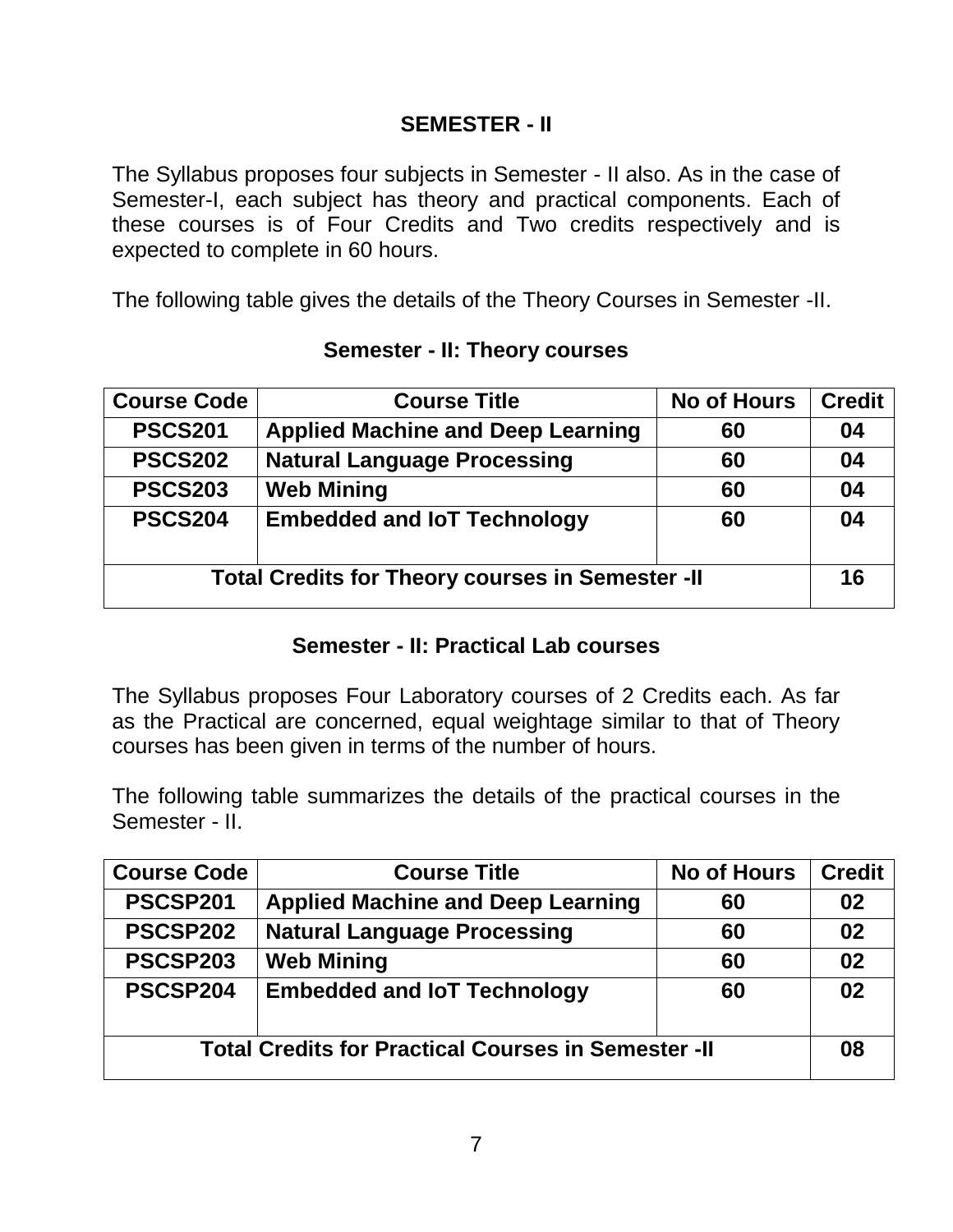# **4.DETAILED SYLLABUS FOR SEMESTER - I & SEMESTER - II**

#### **SEMESTER- I**

| <b>Course Code</b>                                                                                                                                                                                                                                                                                                                                                                                                                                                                                                                                                                                                                               | <b>Course Title</b>                                                                                                                                                                                                                                                   | <b>Credits</b> |
|--------------------------------------------------------------------------------------------------------------------------------------------------------------------------------------------------------------------------------------------------------------------------------------------------------------------------------------------------------------------------------------------------------------------------------------------------------------------------------------------------------------------------------------------------------------------------------------------------------------------------------------------------|-----------------------------------------------------------------------------------------------------------------------------------------------------------------------------------------------------------------------------------------------------------------------|----------------|
| <b>Algorithm for Optimization</b><br><b>PSCS101</b>                                                                                                                                                                                                                                                                                                                                                                                                                                                                                                                                                                                              |                                                                                                                                                                                                                                                                       | 04             |
| <b>Course Outcome: -</b><br>• You will be able to effectively implement optimization techniques to the<br>existing algorithm to improve its performance.<br>• You will be able to work in the areas of Machine Learning and Data<br><b>Sciences Algorithms</b><br><b>Course Specific Outcome: -</b><br>• Optimization with a focus on practical algorithms for the design of<br>engineering systems<br>• Exposure to multivariable calculus, linear algebra, and probability<br>concepts.<br>• Learn a wide variety of optimization topics, introducing the underlying<br>mathematical problem formulations and the algorithms for solving them. |                                                                                                                                                                                                                                                                       |                |
| <b>UNIT 1: (Ability Enhancement)</b><br><b>Introduction to Optimization Process</b><br>Basic Optimization Problem, Constraints, Critical Points, Conditions<br>15L<br>for Local Minima, Contour Plots. Unimodality, Fibonacci Search,<br>Golden Section Search, Quadratic Fit Search.                                                                                                                                                                                                                                                                                                                                                            |                                                                                                                                                                                                                                                                       |                |
| <b>UNIT 2: Order Methods</b><br>First-Order Methods, Gradient Descent, Conjugate Gradient,<br>Adagrad, RMSProp, Adadelta, Adam, Hypergradient Descent.<br>15L<br>Second-Order Methods, Newton's Method, Secant Method, Quasi-<br>Newton Methods.                                                                                                                                                                                                                                                                                                                                                                                                 |                                                                                                                                                                                                                                                                       |                |
|                                                                                                                                                                                                                                                                                                                                                                                                                                                                                                                                                                                                                                                  | <b>UNIT 3: Sampling and Surrogate Models</b>                                                                                                                                                                                                                          |                |
|                                                                                                                                                                                                                                                                                                                                                                                                                                                                                                                                                                                                                                                  | Sampling Plans, Full Factorial, Random Sampling,<br>Uniform<br>Projection Plans, Stratified Sampling, Space-Filling<br>Metrics.<br>Surrogate Models, Fitting Surrogate Models, Linear Models, Basis<br>Functions, Fitting Noisy Objective Functions, Model Selection, | 15L            |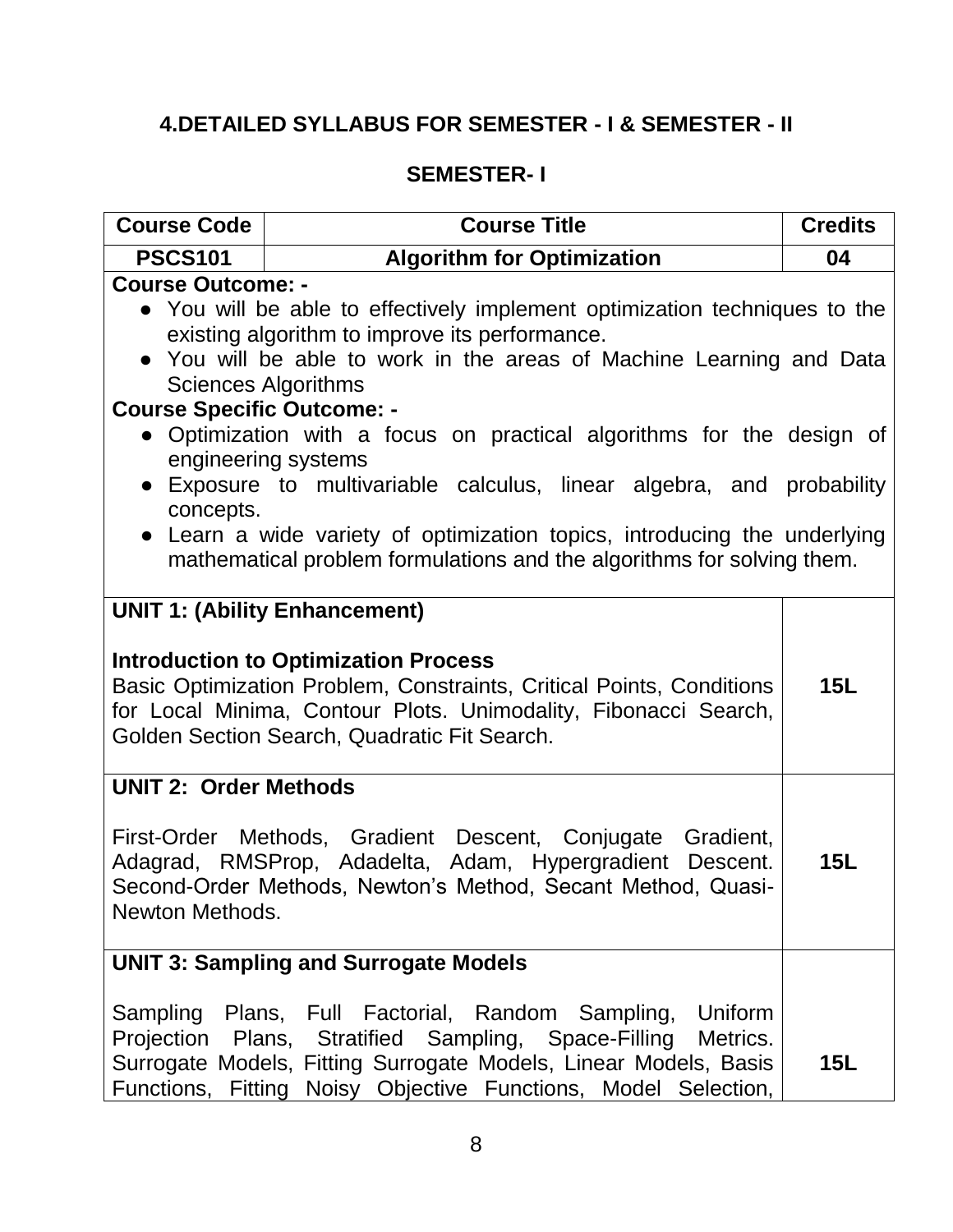| Probabilistic Surrogate Models, Gaussian Distribution, Gaussian<br>Processes, Prediction                                                                                                                                                                                                                                                                                                                                                                                               |            |  |
|----------------------------------------------------------------------------------------------------------------------------------------------------------------------------------------------------------------------------------------------------------------------------------------------------------------------------------------------------------------------------------------------------------------------------------------------------------------------------------------|------------|--|
| <b>UNIT 4: (Skill Enhancement)</b><br><b>Optimization and Uncertainty</b><br>Optimization under Uncertainty, Uncertainty, Set-Based Uncertainty,<br>Probabilistic Uncertainty. Uncertainty Propagation, Sampling<br>Methods, Taylor Approximation, Polynomial Chaos, Bayesian Monte<br>Carlo. Dynamic Programming, Ant Colony Optimization. Expression<br>Optimization, Grammars, Genetic Programming, Grammatical<br>Evolution, Probabilistic Grammars, Probabilistic Prototype Trees | <b>15L</b> |  |
| <b>TEXT BOOK:</b><br>1. Algorithms for Optimization Mykel J. Kochenderfer, Tim A. Wheeler, The<br>MIT Press 2019.                                                                                                                                                                                                                                                                                                                                                                      |            |  |
| <b>REFERENCE BOOKS:</b><br>1. Think Julia: How to Think Like a Computer Scientist by Allen B. Downey<br>and Ben Lauwens 1st Edition 2019 O'reilly.<br>2. Decision Making Under Uncertainty: Theory and Application by Mykel J.<br>Kochenderfer MIT Lincoln Laboratory Series 2015.<br>3. Introduction to Algorithms, By Thomas H. Cormen, Charles E. Leiserson,<br>Ronald L. Rivest and Clifford Stein 3Ed. (International Edition) (MIT<br>Press) 2009                                |            |  |

| <b>Course</b><br>Code | <b>Course Title</b>                                         | <b>Credits</b> |  |
|-----------------------|-------------------------------------------------------------|----------------|--|
| <b>PSCSP101</b>       | <b>Practical Course on Algorithm Optimization</b>           | 02             |  |
|                       | Note: All the Practical's should be implemented using Julia |                |  |
|                       | Link: Julia:https://julialang.org/                          |                |  |
|                       | <b>Implement Contour Plots.</b>                             |                |  |
| 2                     | Implement Fibonacci and Golden section search.              |                |  |
| 3                     | Implement Quadratic Fit Search.                             |                |  |
| 4                     | Implement Gradient descent.                                 |                |  |
| 5                     | Implement quasi-Newton methods to find the local maxima.    |                |  |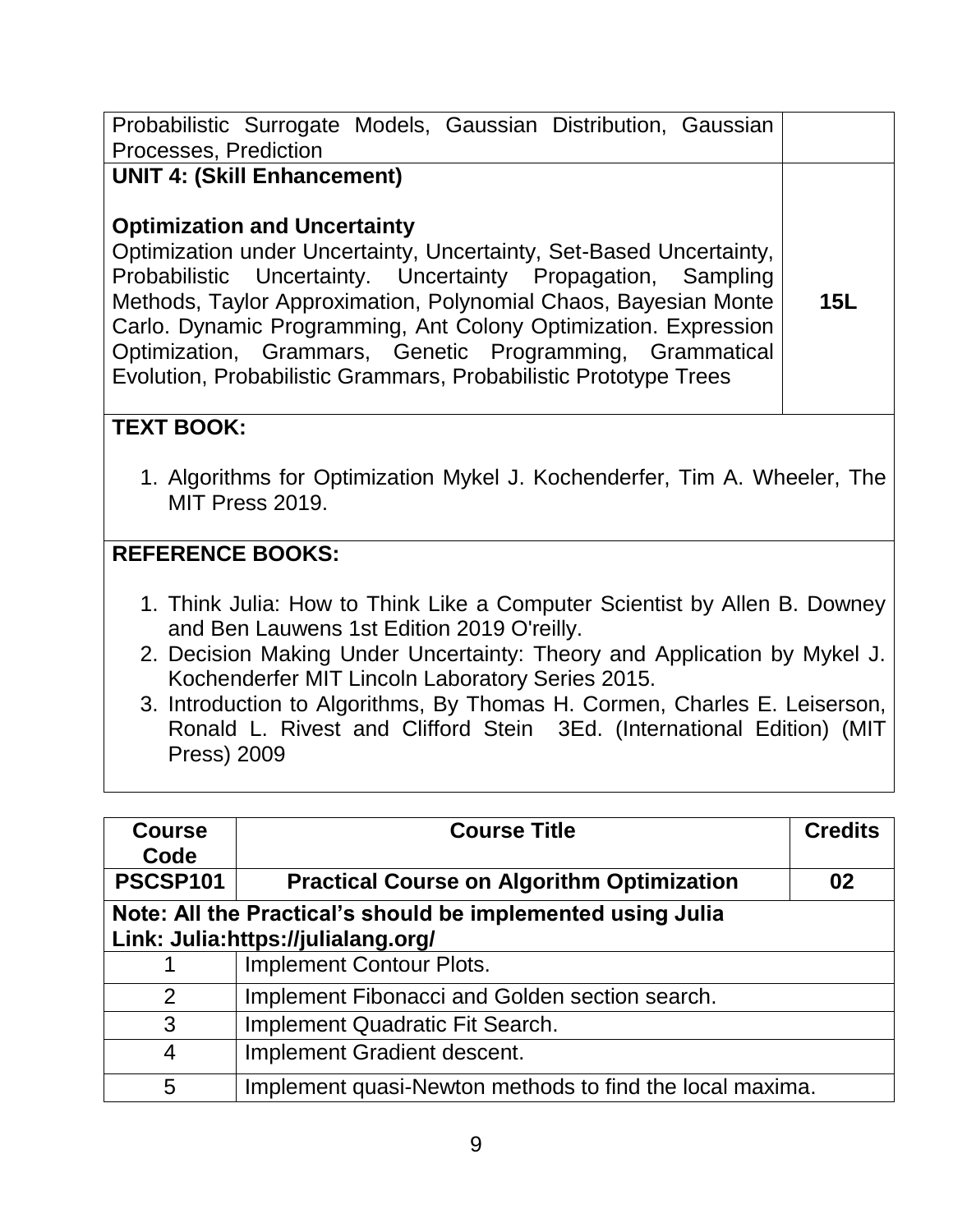| 6  | Implement the Adagrad method with application, RMSprop and<br>Adadelta. |
|----|-------------------------------------------------------------------------|
|    | Implement radial basis functions using surrogate modelling.             |
| 8  | Apply Random Forest in surrogate Model.                                 |
| 9  | Implement Gaussian Process and its application.                         |
| 10 | Path finding using Ant Colony Optimization with an application.         |

# **Course Code Course Title Credits PSCS102 Software Defined Networking 04 Course Outcome: -**

- To make the students capable of understanding computer network basics.
- To Obtain the knowledge of Software defined networks with understanding of data plane, control plane and application plane.
- To apply network virtualization for industry standard solutions.
- To improve skills in implementing network virtualization and Software Defined Network (SDN).

#### **Course Specific Outcome: -**

- Learners will be able to understand basic concepts of Software Defined Networking and network virtualization.
- Learners will be able to explore OpenFlow specifications to build Software defined networks.
- Learners will be able to analyse and implement theories and practical related to Network management and Virtualization.
- Learners will be able to apply knowledge of Software Defined Networking as per industry standards.

#### **Unit 1: Introduction to Computer Networking**

Basic Concepts and Definitions: LAN, MAN, WAN, AD-Hoc, Wireless Network, Understanding the layered architecture of OSI/RM and TCP-IP Model, Concepts and implementation of IPV4 and IPV6, Study of various network Routing protocols, Introduction to Transport layer and Application layer protocols. **15L**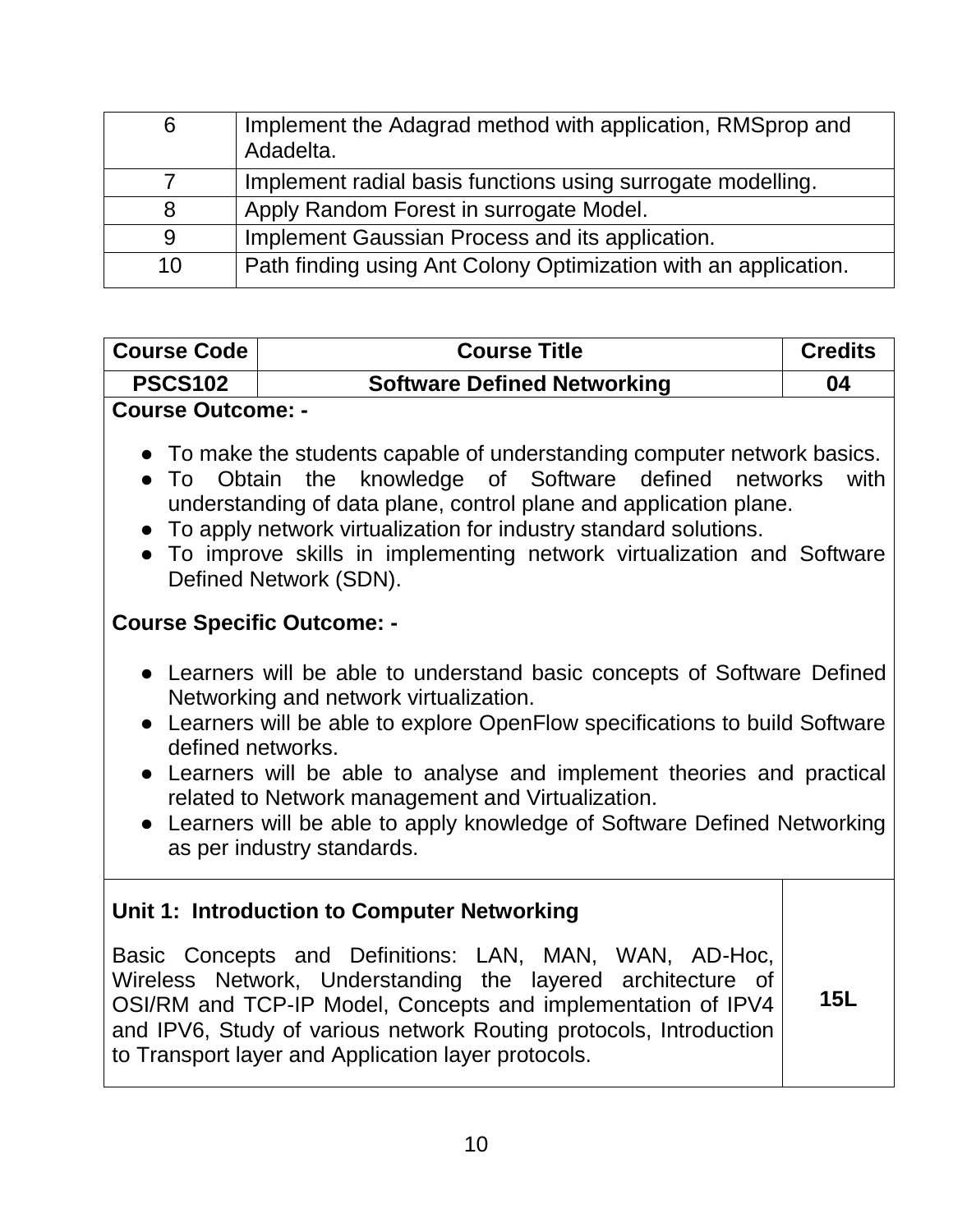| <b>UNIT 2:Software Defined Networking</b>                                                                                                                                                                                                                                                                                                                                                                                                                                                |            |
|------------------------------------------------------------------------------------------------------------------------------------------------------------------------------------------------------------------------------------------------------------------------------------------------------------------------------------------------------------------------------------------------------------------------------------------------------------------------------------------|------------|
| Elements of Modern Networking, Requirements and Technology,<br>SDN: Background and Motivation, SDN Data Plane and OpenFlow,<br><b>SDN Control Plane, SDN Application Plane</b>                                                                                                                                                                                                                                                                                                           | <b>15L</b> |
| <b>UNIT 3: Network Functions Virtualization</b>                                                                                                                                                                                                                                                                                                                                                                                                                                          |            |
| Concepts and Architecture, NFV<br>Functionality, Network<br>Virtualization Quality of Service, MODERN NETWORK<br>ARCHITECTURE: CLOUDS AND FOG, Cloud Computing, The<br>Internet of Things: Components                                                                                                                                                                                                                                                                                    | 15L        |
| <b>UNIT 4: (Skill Enhancement)</b>                                                                                                                                                                                                                                                                                                                                                                                                                                                       |            |
| Design and implementation of Network<br>Understand and implement Layer 2/3 switching techniques (VLAN<br>/TRUNKING/ Managing Spanning Tree), Implementation of OSPF<br>V2 and V3, Implementation BGP, Implementation Multicast Routing,<br>Implementation of MPLS, Implementation of Traffic Filtering by using<br>Standard and Extended Access Control List, Implementation of<br>Routing redistribution, Implementation of Policy Based Routing/<br>Load Balancing / QOS/Natting / VRF | 15L        |
| <b>TEXT BOOK:</b>                                                                                                                                                                                                                                                                                                                                                                                                                                                                        |            |
| 1. Behrouz A Forouzan "TCPIP Protocol Suite" Fourth Edition 2010<br>2.<br>William Stallings, "Foundations of Modern Networking", Pearson<br>Ltd., 2016.<br>3. Software Defined Networks: A Comprehensive Approach by Paul<br>Goransson and Chuck Black, Morgan Kaufmann Publications, 2014<br>SDN - Software Defined Networks by Thomas D. Nadeau & Ken Gray,<br>4.<br>O'Reilly, 2013                                                                                                    |            |
| <b>REFERENCE BOOKS:</b>                                                                                                                                                                                                                                                                                                                                                                                                                                                                  |            |
| 1. Network Programmability and Automation-Jason Edelman, Matt Oswalt<br>First Edition 2018.                                                                                                                                                                                                                                                                                                                                                                                              |            |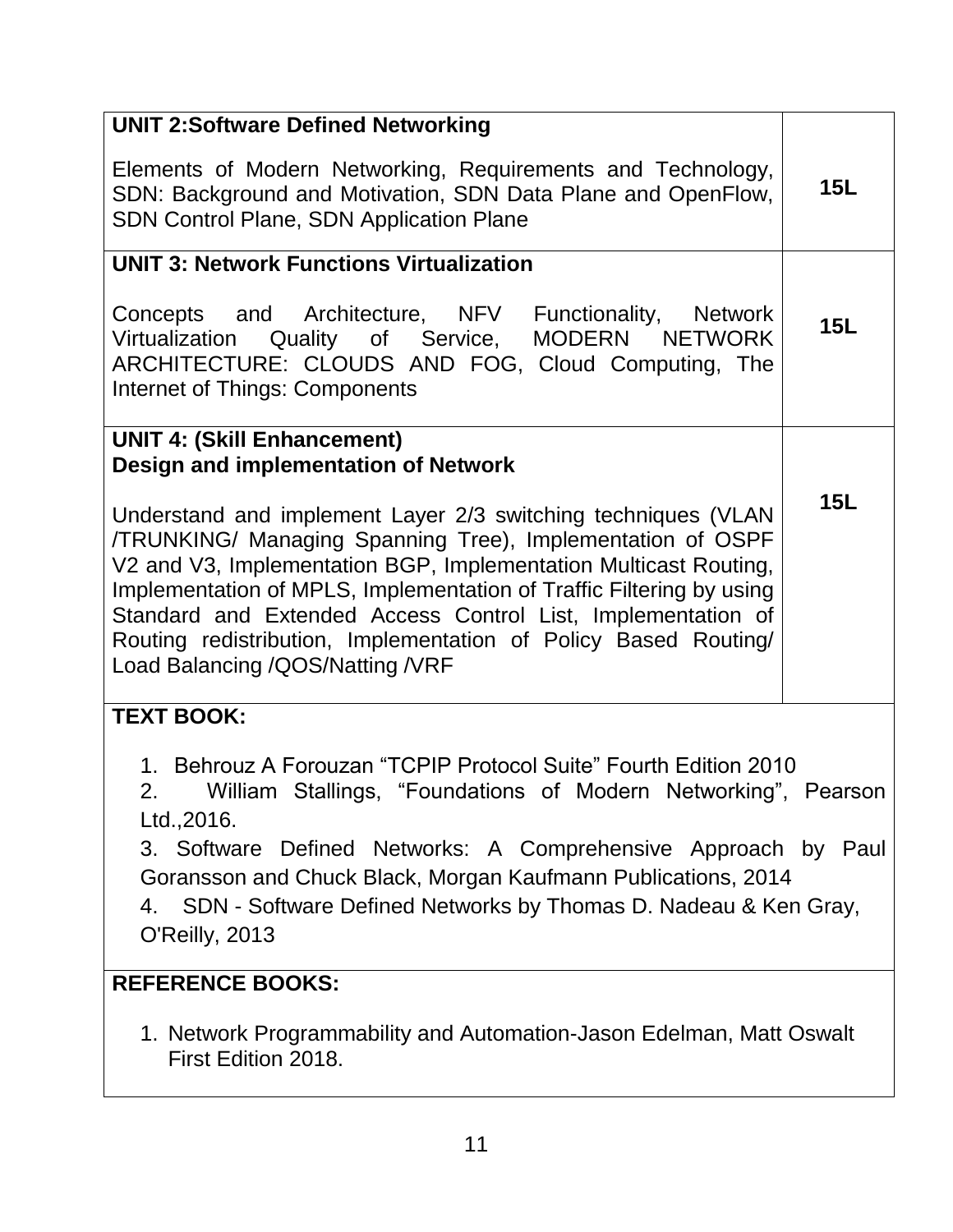| <b>Course</b><br>Code | <b>Course Title</b>                                                                     | <b>Credits</b> |  |
|-----------------------|-----------------------------------------------------------------------------------------|----------------|--|
| PSCSP102              | <b>Practical Course on Software Defined Networking</b>                                  | 02             |  |
|                       | Note: All the Practical's should be implemented using GNS3/EVE-<br><b>NG/CISCO VIRL</b> |                |  |
|                       | Link: GNS3 :https://www.gns3.com/software/download                                      |                |  |
| <b>CISCO</b>          | EVE-NG: https://www.eve-ng.net/index.php/download/                                      |                |  |
|                       | VIRL:https://learningnetwork.cisco.com/s/question/0D53i00000Kswpr/virl-                 |                |  |
| 15-download           |                                                                                         |                |  |
|                       |                                                                                         |                |  |
| 1                     | Implement IP SLA (IP Service Level Agreement)                                           |                |  |
| $\overline{2}$        | <b>Implement IPv4 ACLs</b>                                                              |                |  |
|                       | 1. Standard<br>2. Extended                                                              |                |  |
| 3                     | 1. Implement SPAN Technologies (Switch Port Analyzer)                                   |                |  |
|                       | 2. Implement SNMP and Syslog                                                            |                |  |
|                       | 3. Implement Flexible NetFlow                                                           |                |  |
| $\overline{4}$        | 1. Implement a GRE Tunnel                                                               |                |  |
|                       | 2. Implement VTP                                                                        |                |  |
| 5                     | 3. Implement NAT<br><b>Implement Inter-VLAN Routing</b>                                 |                |  |
| 6                     | Observe STP Topology Changes and Implement RSTP                                         |                |  |
|                       | 1. Implement Advanced STP Modifications and Mechanisms                                  |                |  |
|                       | 2. Implement MST                                                                        |                |  |
| $\overline{7}$        | 1. Implement EtherChannel                                                               |                |  |
|                       | 2. Tune and Optimize EtherChannel Operations                                            |                |  |
| 8                     | <b>OSPF Implementation</b>                                                              |                |  |
|                       | 1. Implement Single-Area OSPFv2<br>2. Implement Multi-Area OSPFv2                       |                |  |
|                       | 3. OSPFv2 Route Summarization and Filtering                                             |                |  |
|                       | 4. Implement Multiarea OSPFv3                                                           |                |  |
| 9                     | <b>Implement BGP Communities</b>                                                        |                |  |
|                       | 1. Implement MP-BGP                                                                     |                |  |
|                       | 2. Implement eBGP for IPv4                                                              |                |  |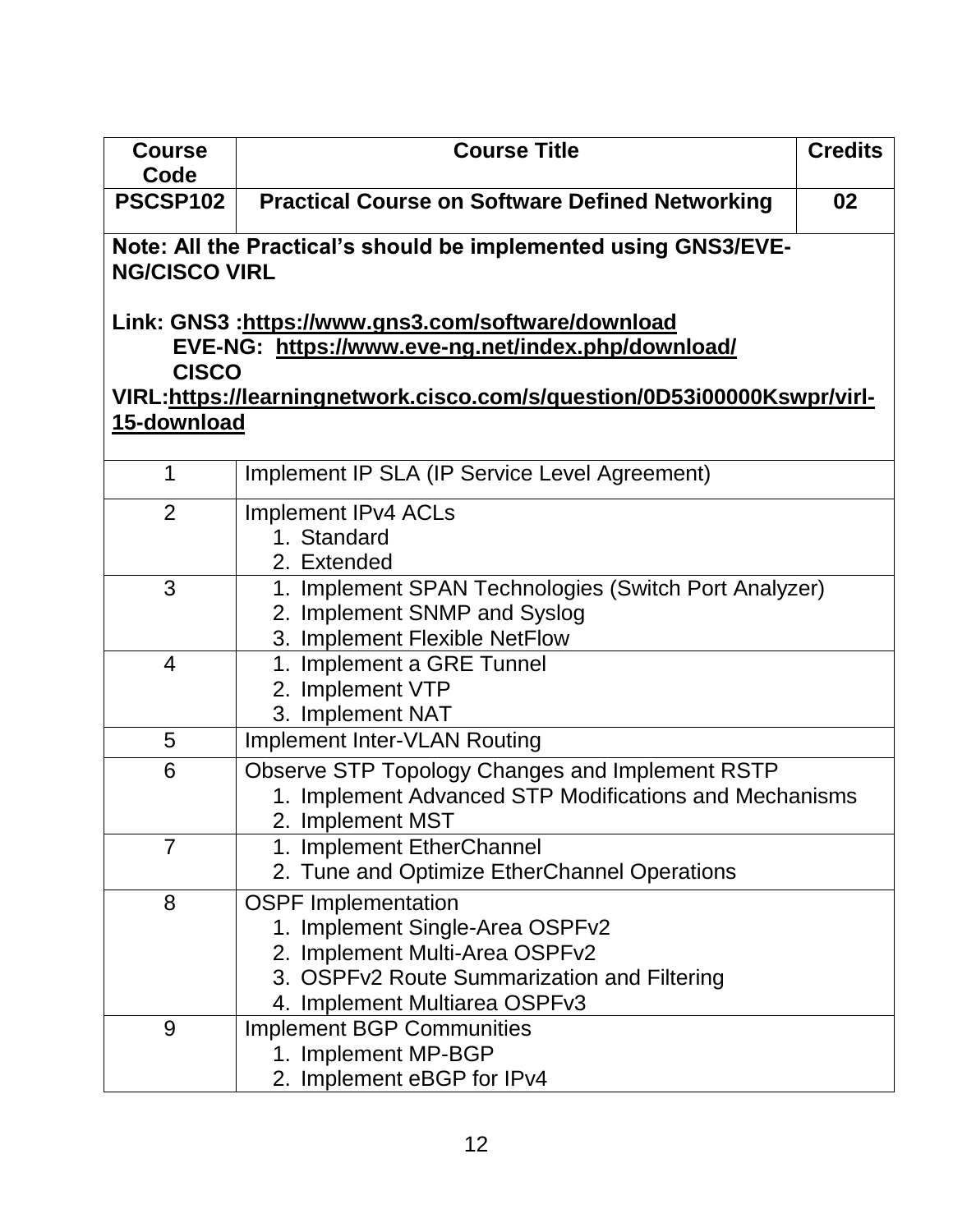|    | 3. Implement BGP Path Manipulation                                                                                                 |
|----|------------------------------------------------------------------------------------------------------------------------------------|
| 10 | <b>Implement IPsec Site-to-Site VPNs</b><br>1. Implement GRE over IPsec Site-to-Site VPNs<br>2. Implement VRF Lite                 |
| 11 | <b>Simulating SDN with</b><br>1. OpenDaylight SDN Controller with the Mininet Network<br>Emulator<br>2. OFNet SDN network emulator |
| 12 | <b>Simulating OpenFlow Using MININET</b>                                                                                           |

| <b>Course Code</b>                                                                              | <b>Course Title</b>                                                                                                                                   | <b>Credits</b> |  |
|-------------------------------------------------------------------------------------------------|-------------------------------------------------------------------------------------------------------------------------------------------------------|----------------|--|
| <b>PSCS103</b>                                                                                  | <b>Applied Signal and Image Processing</b>                                                                                                            | 04             |  |
| <b>Course Outcome: -</b>                                                                        |                                                                                                                                                       |                |  |
| image processing                                                                                | • Introduce the concepts of signal processing terms and relate them to                                                                                |                |  |
| • Learn about basic image processing techniques (e.g., noise removal and<br>image enhancement). |                                                                                                                                                       |                |  |
| • Develop skills to design and implement algorithms for advanced image<br>analysis              |                                                                                                                                                       |                |  |
| • Apply image processing to design solutions to real-life problems                              |                                                                                                                                                       |                |  |
| <b>Course Specific Outcome: -</b>                                                               |                                                                                                                                                       |                |  |
| filtering.                                                                                      | • Understanding the terminologies of signal and digital image processing<br>• Ability to apply various images, intensity transformations, and spatial |                |  |
|                                                                                                 | • Knowledge of Perform frequency domain operations on images.                                                                                         |                |  |

- Ability to apply image segmentation and extract image features.
- Apply image processing algorithms in practical applications.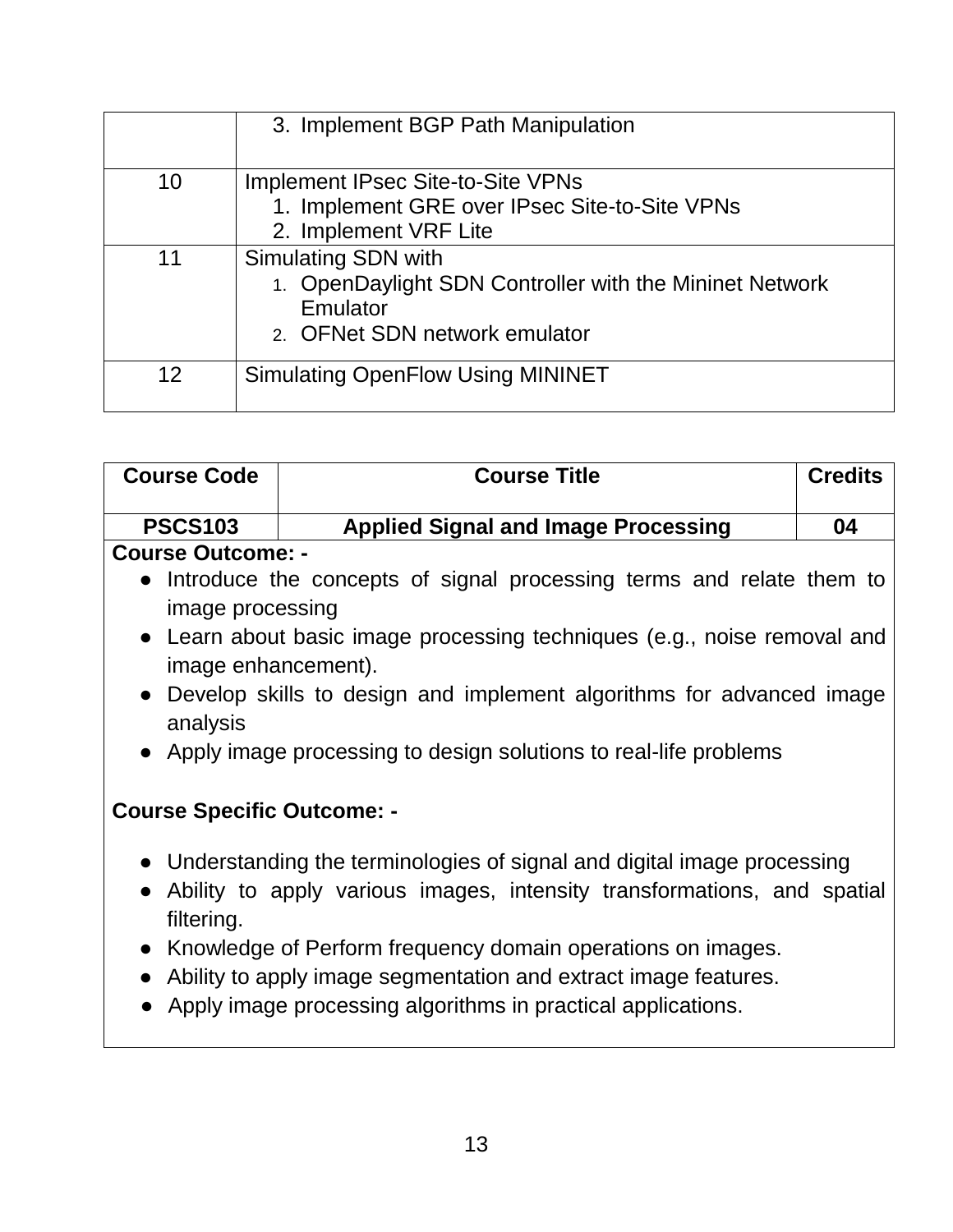| <b>UNIT 1: Fundamentals of Digital Signals Processing</b>                                                                                                                                                                                                                        |            |
|----------------------------------------------------------------------------------------------------------------------------------------------------------------------------------------------------------------------------------------------------------------------------------|------------|
| Periodic signals, Spectral decomposition, Signals, Reading and<br>writing Waves, Spectrums, Wave objects, Signal objects                                                                                                                                                         |            |
| Noise: Uncorrelated noise, Integrated spectrum, Brownian noise,<br>Pink Noise, Gaussian noise; Autocorrelation: Correlation, Serial<br>correlation, Autocorrelation, Autocorrelation of periodic signals,<br>Correlation as a dot product                                        | <b>15L</b> |
| Frequency domain Operations: Representing Image as Signals,<br>Sampling and Fourier Transforms, Discrete Fourier Transform,<br>Convolution and Frequency Domain Filtering, Smoothing using low-<br>pass filters, Sharpening using high-pass filters. Fast Fourier<br>Transforms. |            |
| <b>UNIT 2: Image Processing fundamentals and Pixel-</b><br><b>Transformation</b>                                                                                                                                                                                                 |            |
|                                                                                                                                                                                                                                                                                  |            |
| Definition, Application of Image Processing, Image Processing<br>Pipeline, Tools and Libraries for Image Processing, Image types and<br>files formats.                                                                                                                           |            |
| Intensity Transformations- Log Transform, Power-law Transform,<br><b>Contrast Stretching, Thresholding</b>                                                                                                                                                                       | <b>15L</b> |
| Histogram Processing- Histogram Equalization and Histogram<br>Matching;                                                                                                                                                                                                          |            |
| Linear and Non-linear smoothing of Images, Sharpening of images                                                                                                                                                                                                                  |            |
| Image Derivative: Derivatives and gradients, Laplacian, the effect of<br>noise on gradient computation                                                                                                                                                                           |            |
| <b>UNIT 3: Structural and Morphological Operations</b>                                                                                                                                                                                                                           |            |
| Edge Detection: Sobel, Canny Prewitt, Robert edge detection<br>techniques, LoG and DoG filters, Image Pyramids: Gaussian<br>Pyramid, Laplacian Pyramid                                                                                                                           |            |
| Morphological Image Processing: Erosion, Dilation, Opening and<br>closing, Hit-or-Miss Transformation, Skeletonizing, Computing the                                                                                                                                              | <b>15L</b> |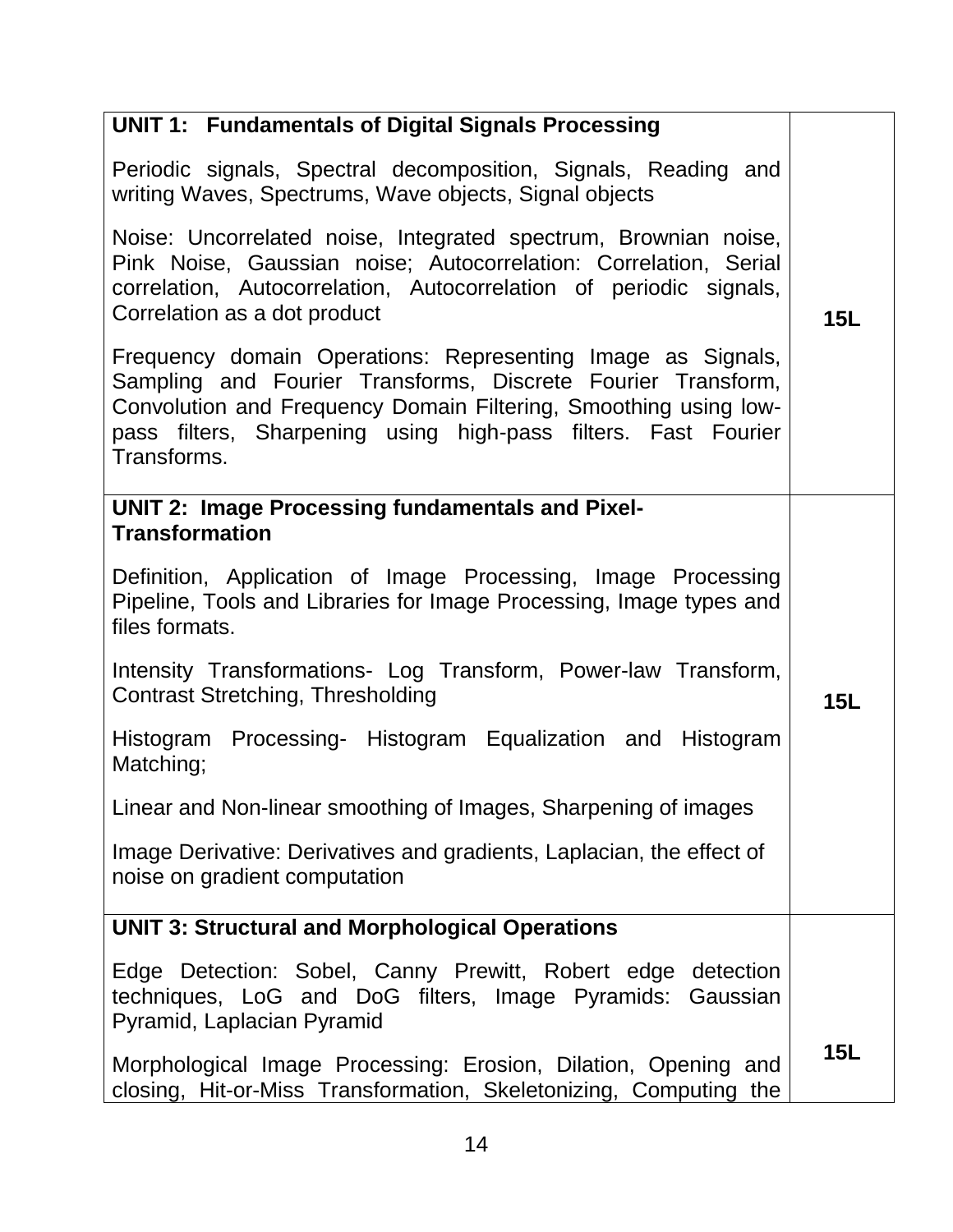| convex hull, removing small objects, White and black top-hats,<br>Extracting the boundary, Grayscale operations                                                                                                                                                                                                    |     |  |
|--------------------------------------------------------------------------------------------------------------------------------------------------------------------------------------------------------------------------------------------------------------------------------------------------------------------|-----|--|
| <b>UNIT 4: (Skill Enhancement)</b><br><b>Advanced Image Processing Operations</b>                                                                                                                                                                                                                                  |     |  |
| Extracting Image Features and Descriptors: Feature detector versus<br>descriptors, Boundary Processing and feature descriptor, Principal<br>Components, Harris Corner Detector, Blob detector, Histogram of<br>Oriented Gradients, Scale-invariant feature transforms, Haar-like<br>features                       | 15L |  |
| Image Segmentation: Hough Transform for detecting lines and<br>circles, Thresholding and Otsu's segmentation, Edge-based/region-<br>based segmentation                                                                                                                                                             |     |  |
| Region growing, Region splitting and Merging, Watershed algorithm,<br>Active Contours, morphological snakes, and GrabCut algorithms                                                                                                                                                                                |     |  |
| <b>TEXT BOOK:</b>                                                                                                                                                                                                                                                                                                  |     |  |
| 1. Digital Image Processing by Rafael Gonzalez & Richard Woods, Pearson;<br>4th edition, 2018<br>2. Think DSP: Digital Signal Processing in Python by Allen Downey, O'Reilly                                                                                                                                       |     |  |
| Media; 1st edition (August 16, 2016)                                                                                                                                                                                                                                                                               |     |  |
| <b>REFERENCE BOOKS:</b>                                                                                                                                                                                                                                                                                            |     |  |
| 1. Understanding Digital Image Processing, Vipin Tyagi, CRC Press, 2018<br>2. Digital Signal and Image Processing by Tamal Bose, John Wiley 2010<br>3. Hands-On Image Processing with Python by Sandipan Dey, Packt<br>Publishing, 2018<br>4. Fundamentals of Digital Images Processing by A K Jain, Pearson, 2010 |     |  |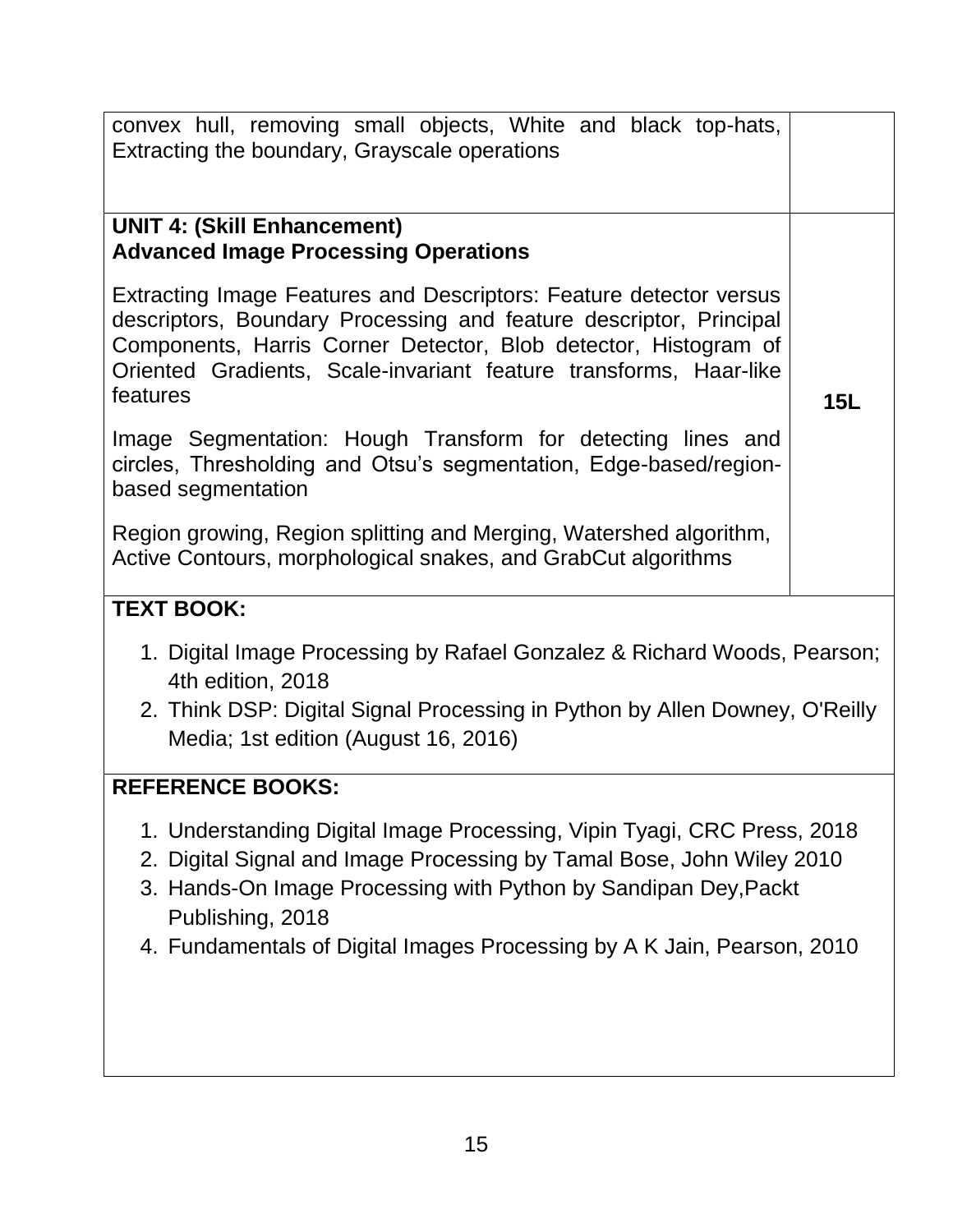| <b>Course</b>   | <b>Course Title</b>                                                                                                                                                                                                       | <b>Credits</b> |
|-----------------|---------------------------------------------------------------------------------------------------------------------------------------------------------------------------------------------------------------------------|----------------|
| Code            |                                                                                                                                                                                                                           |                |
| <b>PSCSP103</b> | <b>Practical Course on Applied Signal and Image</b><br><b>Processing</b>                                                                                                                                                  | 02             |
|                 | Note: All the Practical's should be implemented using Python                                                                                                                                                              |                |
|                 | Link:https://www.python.org/downloads/                                                                                                                                                                                    |                |
|                 |                                                                                                                                                                                                                           |                |
| 1               | Write program to demonstrate the following aspects of signal<br>processing on suitable data<br>1. Upsampling and downsampling on Image/speech signal<br>2. Fast Fourier Transform to compute DFT                          |                |
| $\overline{2}$  | Write program to perform the following on signal<br>1. Create a triangle signal and plot a 3-period segment.<br>2. For a given signal, plot the segment and compute the<br>correlation between them.                      |                |
| 3               | Write program to demonstrate the following aspects of signal on<br>sound/image data<br>1. Convolution operation<br>2. Template Matching                                                                                   |                |
| $\overline{4}$  | Write program to implement point/pixel intensity transformations<br>such as<br>1. Log and Power-law transformations<br>2. Contrast adjustments<br>3. Histogram equalization<br>4. Thresholding, and halftoning operations |                |
| 5               | Write a program to apply various enhancements on images<br>using image derivatives by implementing Gradient and Laplacian<br>operations.                                                                                  |                |
| 6               | Write a program to implement linear and nonlinear noise<br>smoothing on suitable image or sound signal.                                                                                                                   |                |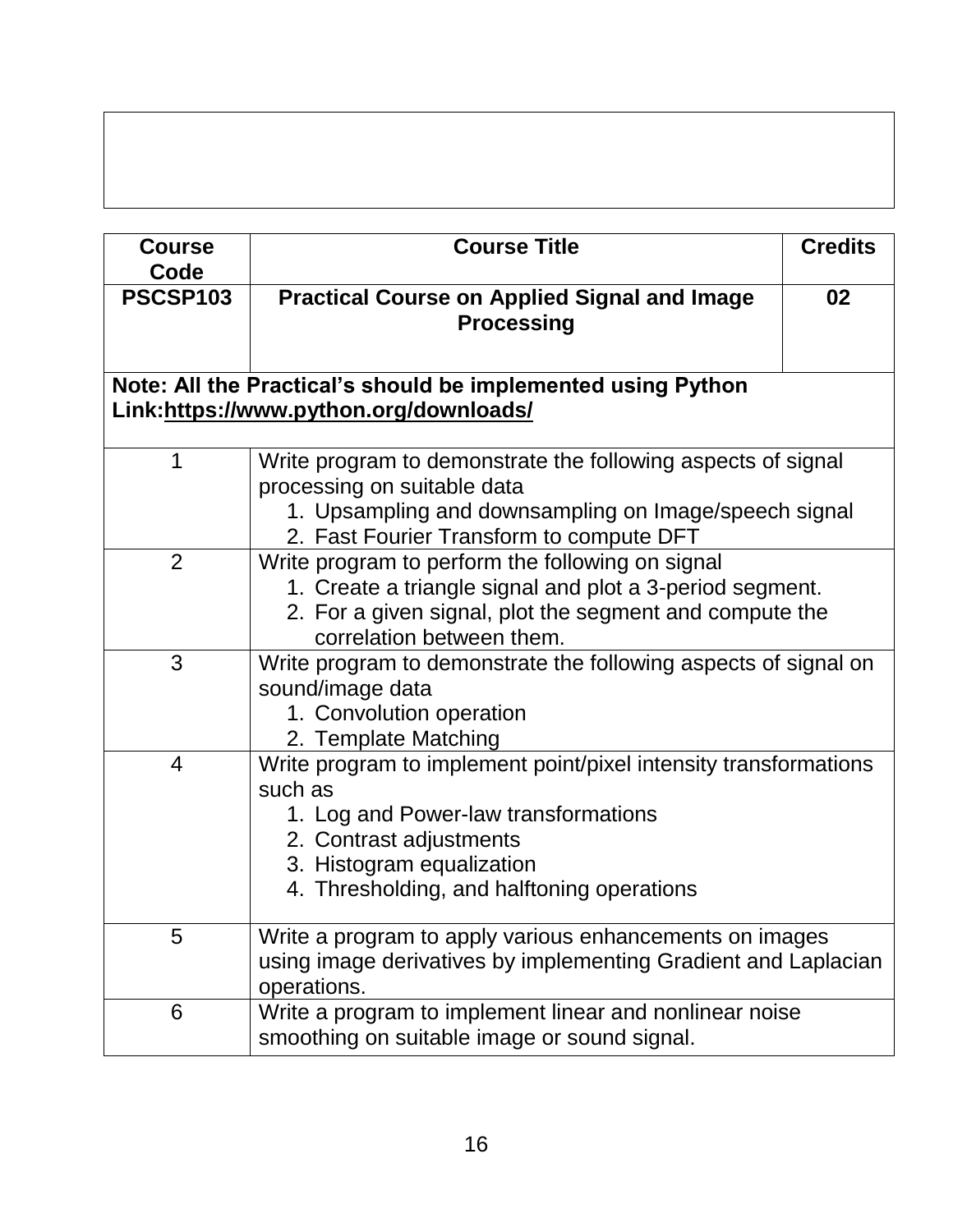|    | Write a program to apply various image enhancement using<br>image derivatives by implementing smoothing, sharpening, and<br>unsharp masking filters for generating suitable images for<br>specific application requirements. |
|----|------------------------------------------------------------------------------------------------------------------------------------------------------------------------------------------------------------------------------|
| 8  | Write a program to Apply edge detection techniques such as<br>Sobel and Canny to extract meaningful information from the<br>given image samples                                                                              |
| 9  | Write the program to implement various morphological image<br>processing techniques.                                                                                                                                         |
| 10 | Write the program to extract image features by implementing<br>methods like corner and blob detectors, HoG and Haar features.                                                                                                |
| 11 | Write the program to apply segmentation for detecting lines,<br>circles, and other shapes/objects. Also, implement edge-based<br>and region-based segmentation.                                                              |

| <b>Course Code</b> | <b>Course Title</b>                 | <b>Credits</b> |
|--------------------|-------------------------------------|----------------|
| <b>PSCS104</b>     | <b>Advanced Database Techniques</b> | 04             |
| Course Outcome: -  |                                     |                |

- To cover advanced topics of databases to become more proficient.
- To provide students with theoretical knowledge and practical skills in advanced topics in database systems, big data and modern data-intensive systems.
- To Expand Students, view and introduce advanced topics and Business Intelligence.

#### **Course Specific Outcome: -**

- To form professional competencies related to design and implementation of non-relational databases, including object-oriented, parallel and Distributed.
- Learners will be able to explore XML, and Mobile databases.
- Learners will be able to deal with methods used for dealing with spatial and Temporal Databases.
- Learner will have a solid grasp on business intelligence tools and XML.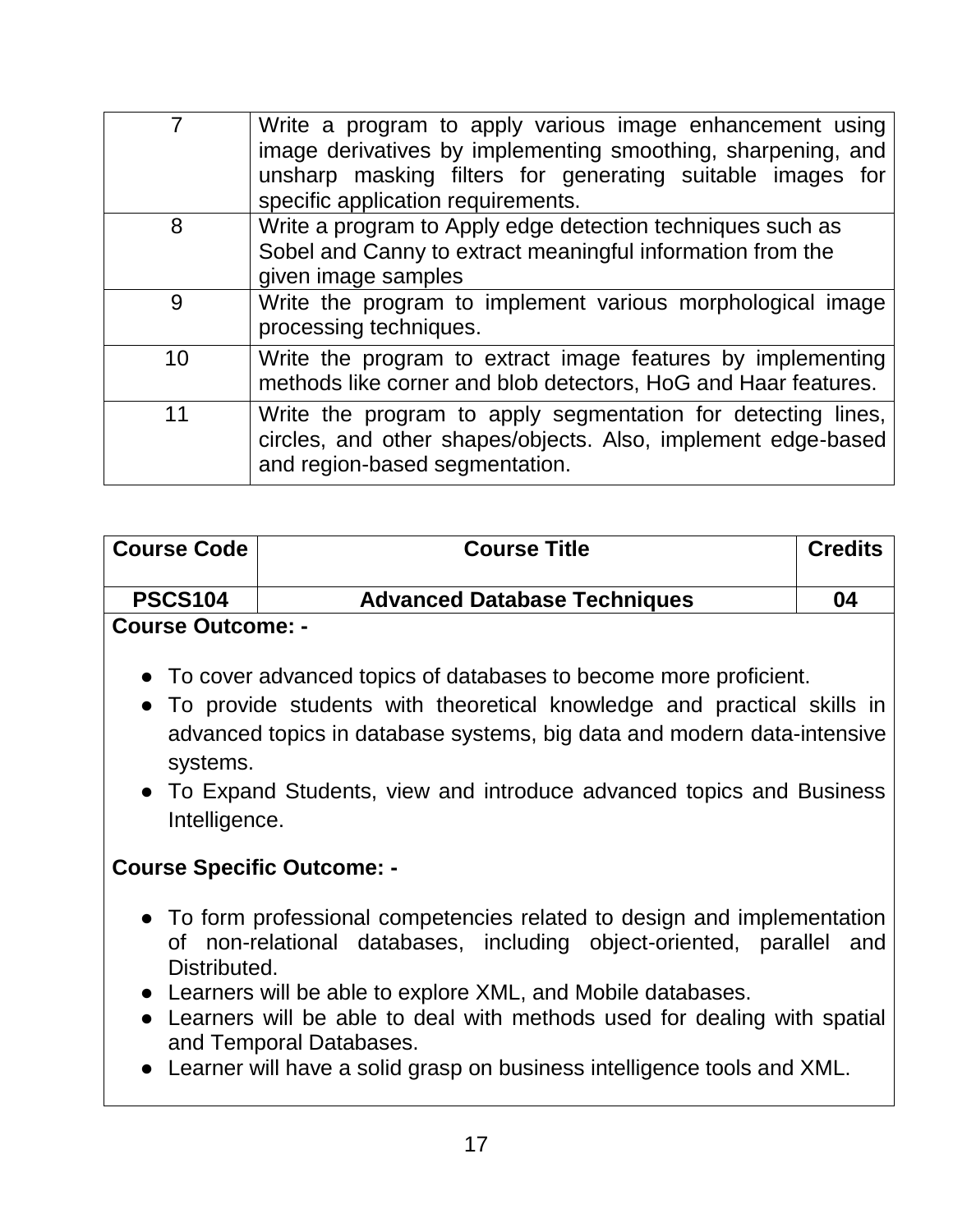#### **UNIT 1: Enhanced Database Models** Object–Oriented Databases: Need of Object-oriented databases, Complex Data Types, Structured Types and Inheritance, Object-Identity and Reference, ODL and OQL, Implementing O-R Features, Persistent Programming Languages, Object-Oriented versus Object-Relational, Example of Object oriented and object relational database implementation, comparison of RDBMS, OODBMS, ORDBMS XML Databases: Structured Semi structure and unstructured data, XML hierarchical tree data model, Documents DTD and XML schema, XML Documents & Database, XML query and transformation, Storage of XML data, Xpath. XQuery, Join and Nesting Queries, XML database applications. Spatial Databases: Types of spatial data, Geographical Information Systems (GIS), Conceptual Data Models for spatial databases, Logical data models for spatial databases: Raster and vector model. Physical data models for spatial databases: Clustering methods (space filling curves), Storage methods (R-tree). Query processing. Temporal Databases: Time ontology, structure, and granularity, Temporal data models, Temporal relational algebra. **15L UNIT 2: Cooperative Transaction Model** Parallel and Distributed Databases: Architecture of parallel databases, Parallel query evaluation, Parallelizing individual operations, Sorting Joins Distributed Databases: Concepts, Data fragmentation, Replication and allocation techniques for distributed database design, Query processing, Concurrency control and recovery in distributed databases, Architecture and Design: Centralised versus non centralized Databases, Homogeneous and Heterogeneous DDBMS, Functions and Architecture, Distributed database design, query processing in DDBMS, Distributed concurrency management, deadlock management, Distributed Commit Protocols: 2 PC and 3 PC, Concepts of replication servers. Mobile Database: Overview, Features, Advantages and Disadvantages, Mobile databases in Android System **15L**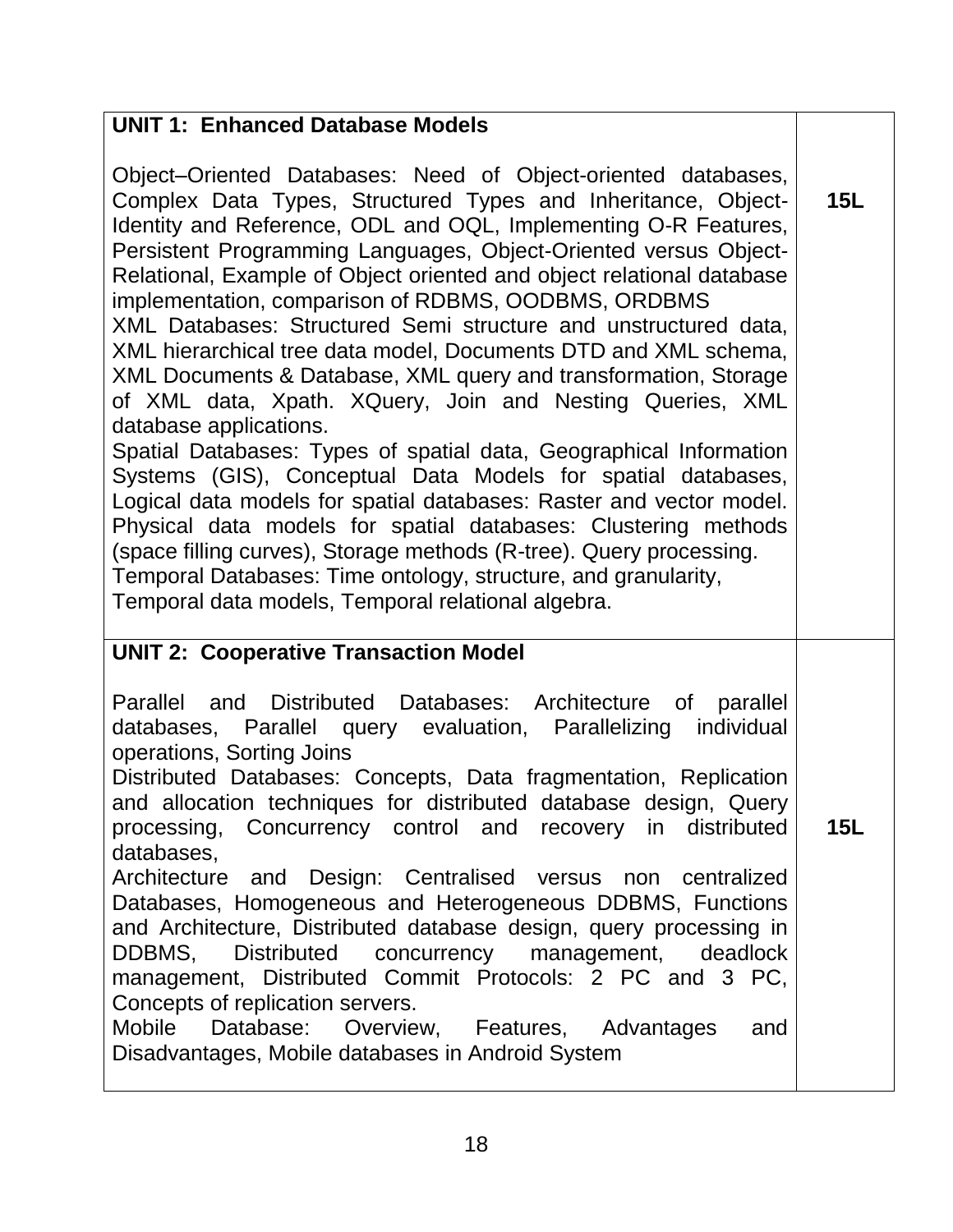- 1. Database Management Systems by Raghu Ramakrishnan and Johannes Gehrke, McGraw Hill, 3rd Edition, 2014
- 2. Professional NoSQL By Shashank Tiwari, Wrox-John Wiley & Sons, Inc, 2011
- 3. Getting Started with NoSQL, Gaurav Vaish, Packt Publishing Ltd, 2013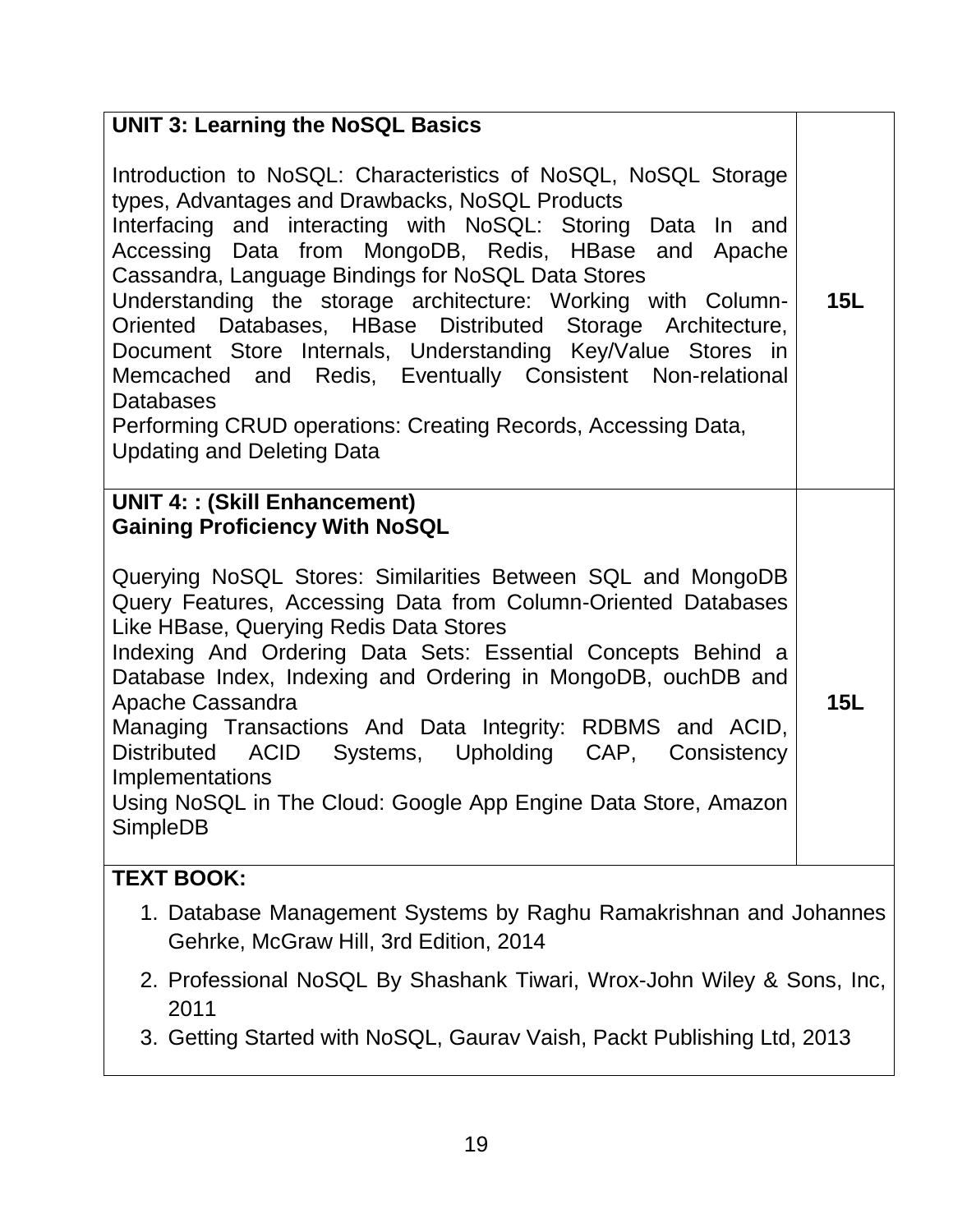# **REFERENCE BOOKS:**

- 1. Advanced Database Management System by byRini Chakrabarti and Shilbhadra Dasgupta, Dreamtech Press, 2017
- 2. SQL & NoSQL Databases, Andreas Meier · Michael Kaufmann, Springer Vieweg, 2019
- 3. Parallel and Distributed Systems by Arun Kulkarni, Nupur Prasad Giri, Wiley, Second edition, 2017
- 4. Practical Hadoop Migration: How to Integrate Your RDBMS with the Hadoop Ecosystem and Re-Architect Relational Applications to NoSQL By Bhushan Lakhe, Apress; 1st edition, 2016.

| <b>Course</b><br>Code | <b>Course Title</b>                                                | <b>Credits</b> |
|-----------------------|--------------------------------------------------------------------|----------------|
| PSCSP104              | <b>Practical Course on Advanced Database</b>                       | 02             |
|                       | <b>Techniques</b>                                                  |                |
|                       | Note: All the Practical's should be implemented using NoSQL        |                |
|                       | Link: https://www.oracle.com/database/technologies/nosql-database- |                |
| server-downloads.html |                                                                    |                |
|                       | Create different types that include attributes and methods.        |                |
|                       | Define tables for these types by adding a sufficient number of     |                |
|                       | tuples. Demonstrate insert, update and delete operations on        |                |
|                       | these tables. Execute queries on them.                             |                |
| $\overline{2}$        | Create an XML database and demonstrate insert, update and          |                |
|                       | delete operations on these tables. Issue queries on it.            |                |
| 3                     | Demonstrate distributed databases environment by dividing          |                |
|                       | given global conceCreate a table that stores spatial data and      |                |
|                       | issue queries on it. ptual schema, into vertical and Horizontal    |                |
|                       | fragments and place them on different nodes. Execute queries       |                |
|                       | on these fragments.                                                |                |
| $\overline{4}$        | Create a table that stores spatial data and issues queries on it.  |                |
|                       |                                                                    |                |
| 5                     | Create a temporal database and issue queries on it.                |                |
|                       |                                                                    |                |
| 6                     | Demonstrate the Accessing and Storing and performing CRUD          |                |
|                       | operations in                                                      |                |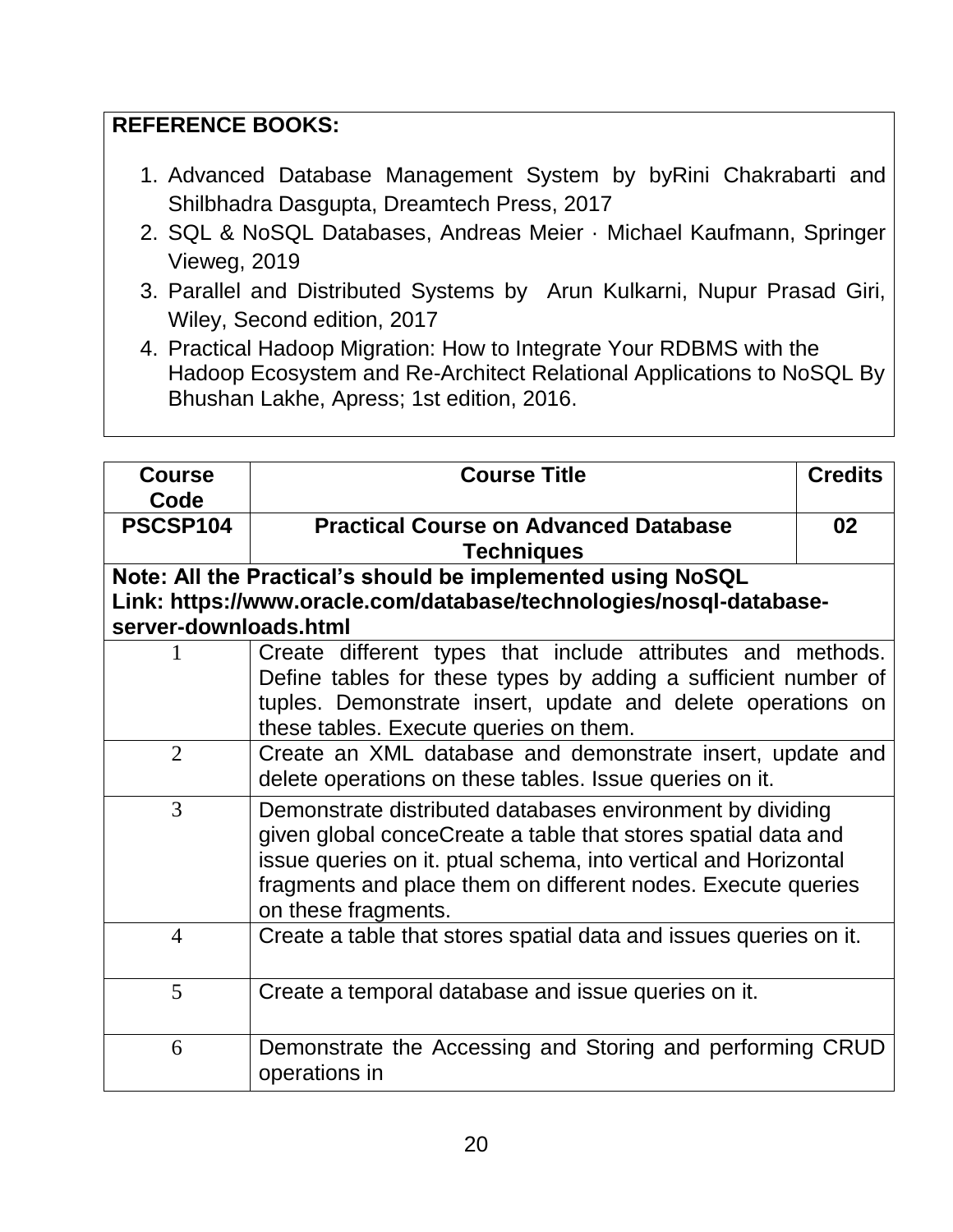|    | 1. MongoDB<br>2. Redis                                                                                            |
|----|-------------------------------------------------------------------------------------------------------------------|
| 7  | Demonstrate the Accessing and Storing and performing CRUD<br>operations in<br>1. HBase<br>2. Apache Cassandra     |
| 8  | Demonstrating MapReduce in MongoDB to count the number of<br>female (F) and male (M) respondents in the database. |
| 9  | Demonstrate the indexing and ordering operations in<br>1. MongoDB<br>2. CouchDB<br>3. Apache Cassandra            |
| 10 | Demonstrate the use of data management and operations using<br>NoSQL in the Cloud.                                |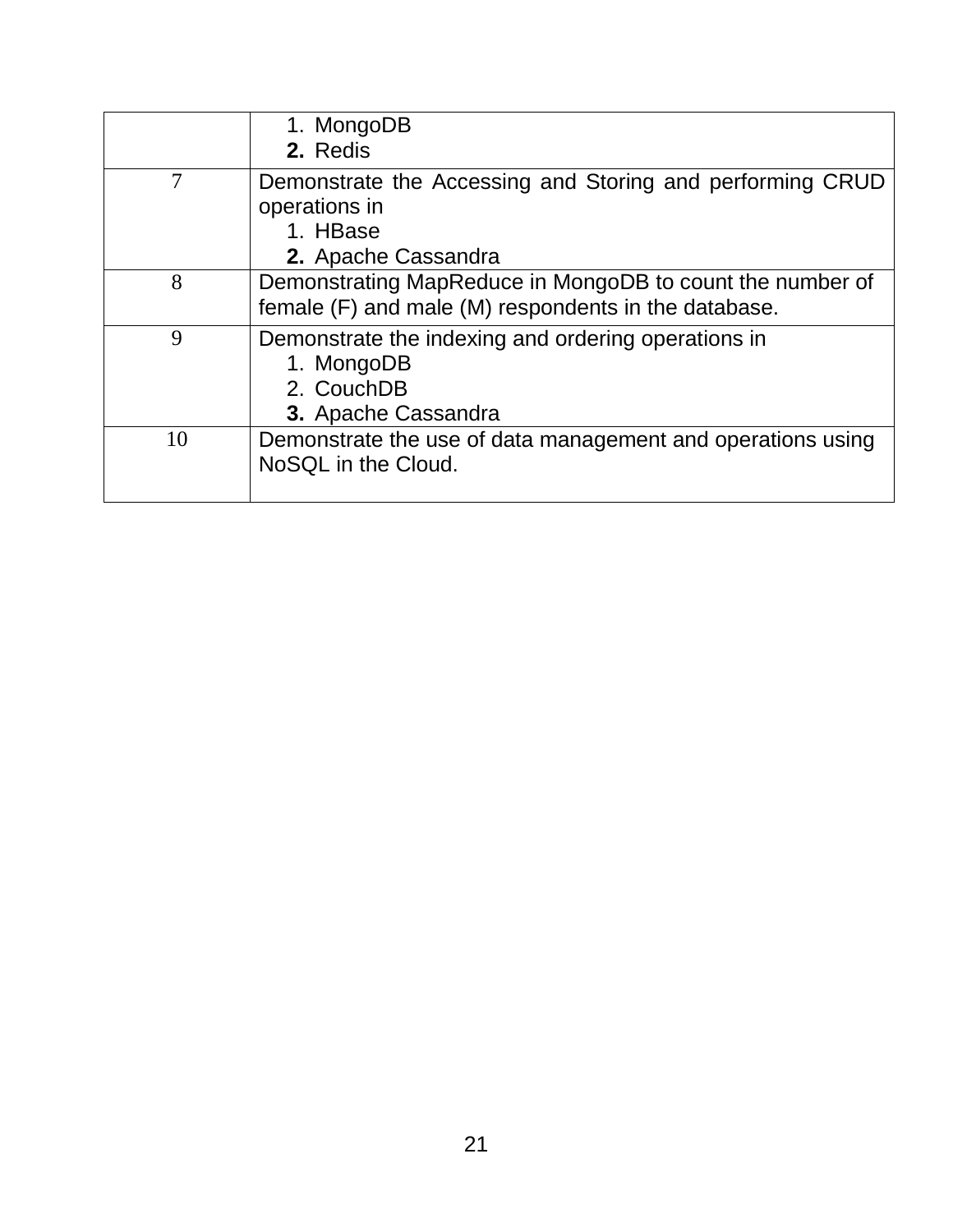# **SEMESTER - II**

| <b>Course Code</b>                                                                                                                                                                                                  | <b>Course Title</b>                                                                                                                                                                                                                                                                                                      | <b>Credit</b> |  |
|---------------------------------------------------------------------------------------------------------------------------------------------------------------------------------------------------------------------|--------------------------------------------------------------------------------------------------------------------------------------------------------------------------------------------------------------------------------------------------------------------------------------------------------------------------|---------------|--|
| <b>PSCS201</b>                                                                                                                                                                                                      | <b>Applied Machine and Deep Learning</b>                                                                                                                                                                                                                                                                                 | 04            |  |
| <b>Course Outcome: -</b>                                                                                                                                                                                            |                                                                                                                                                                                                                                                                                                                          |               |  |
|                                                                                                                                                                                                                     | • Developing projects in machine learning for industrial applications.<br>• Understanding and implementing algorithms and techniques of Machine<br>Learning useful in the field of Data Science, Image Processing, NLP, etc.                                                                                             |               |  |
| <b>Course Specific Outcome:</b>                                                                                                                                                                                     |                                                                                                                                                                                                                                                                                                                          |               |  |
| in ML                                                                                                                                                                                                               | • Understand core concepts of ML through implementations in python.<br>• Working with diverse toolkits and packages useful for developing projects                                                                                                                                                                       |               |  |
| today.                                                                                                                                                                                                              | Implement and understand deep learning and ANNs useful for industry                                                                                                                                                                                                                                                      |               |  |
| <b>UNIT 1: (Ability Enhancement)</b><br>The Fundamentals of Machine Learning                                                                                                                                        |                                                                                                                                                                                                                                                                                                                          |               |  |
| What is Machine Learning? Why use Machine Learning? Types of<br>Machine Learning, Supervised Learning, Unsupervised Learning &<br>Reinforcement Learning. Challenges of Machine Learning, Testing<br>and Validation |                                                                                                                                                                                                                                                                                                                          |               |  |
|                                                                                                                                                                                                                     | A First Application: Classification, MNIST Dataset, Performance<br>Measures, Confusion Matrix, Precision and Recall, Precision/Recall<br>Tradeoff, The ROC Curve, Multiclass Classification, Error Analysis.                                                                                                             | 15L           |  |
| <b>UNIT 2: Training Models</b>                                                                                                                                                                                      |                                                                                                                                                                                                                                                                                                                          |               |  |
| Cross Entropy.                                                                                                                                                                                                      | Linear Regression, Gradient Descent, Batch Gradient Descent,<br>Stochastic Gradient Descent, Mini-batch Gradient Descent,<br>Polynomial Regression, Learning Curves, The Bias/Variance<br>Tradeoff, Ridge Regression, Lasso Regression, Early Stopping,<br>Logistic Regression, Decision Boundaries, Softmax Regression, | <b>15L</b>    |  |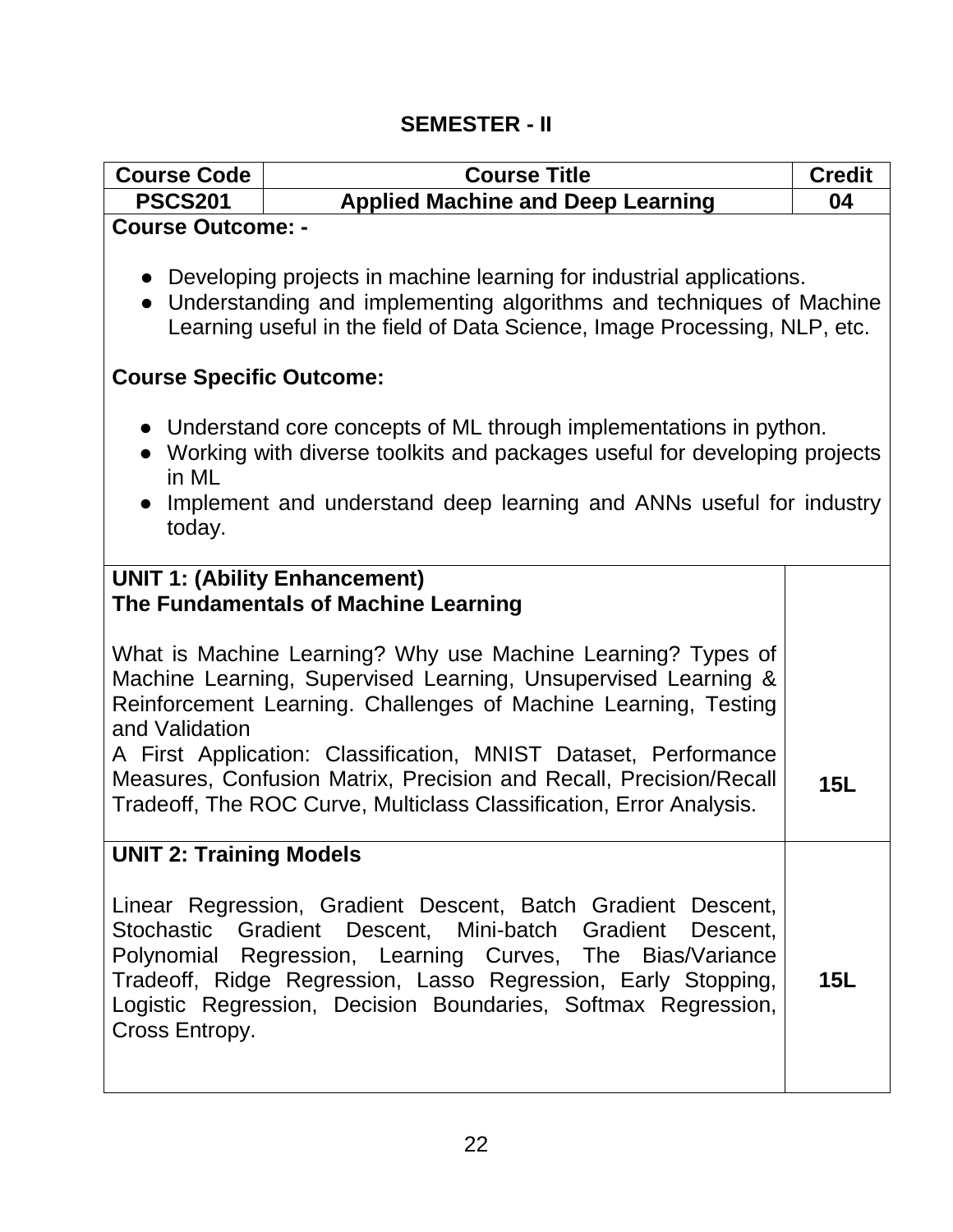| <b>UNIT 3: Support Vector Machines</b>                                                                                                                                                                                                                                                                                        |     |
|-------------------------------------------------------------------------------------------------------------------------------------------------------------------------------------------------------------------------------------------------------------------------------------------------------------------------------|-----|
| Linear SVM Classification, Soft Margin Classification, Nonlinear SVM<br>Classification, Polynomial Kernel, Gaussian RBF Kernel, SVM<br>Regression, Decision Trees, Training and Visualizing a Decision<br>Tree, Making Predictions, The CART Training Algorithm, Gini<br>Impurity vs Entropy, Regularization Hyperparameters. |     |
| <b>UNIT 4: (Skill Enhancement)</b><br><b>Fundamentals of Deep Learning</b>                                                                                                                                                                                                                                                    |     |
|                                                                                                                                                                                                                                                                                                                               |     |
| What is Deep Learning? Need Deep Learning? Introduction to<br>Artificial Neural Network (ANN), Core components of neural<br>networks, Multi-Layer Perceptron (MLP), Activation functions,<br>Sigmoid, Rectified Linear Unit (ReLU), Introduction to Tensors and<br>Operations, Tensorflow framework.                          | 15L |

# **TEXT BOOK:**

- 1. Hands-on Machine Learning with Scikit-Learn, Keras, and TensorFlow Concepts, Tools, and Techniques to Build Intelligent Systems by AurélienGéron, Second Edition, O'reilly 2019
- 2. Deep Learning with Python by François Chollet Published by Manning 2018
- 3. Reinforcement Learning: An Introduction by Richard S. Sutton and Andrew G. Barto, Second Edition 2014

#### **REFERENCEBOOKS:**

- 1. Introduction to Machine with Python A Guide for Data Scientists by Andreas C. Müller & Sarah Guido O'reilly 2016
- 2. Artificial Neural Networks with TensorFlow 2 ANN Architecture Machine Learning Projects Poornachandra Sarang by Apress 2021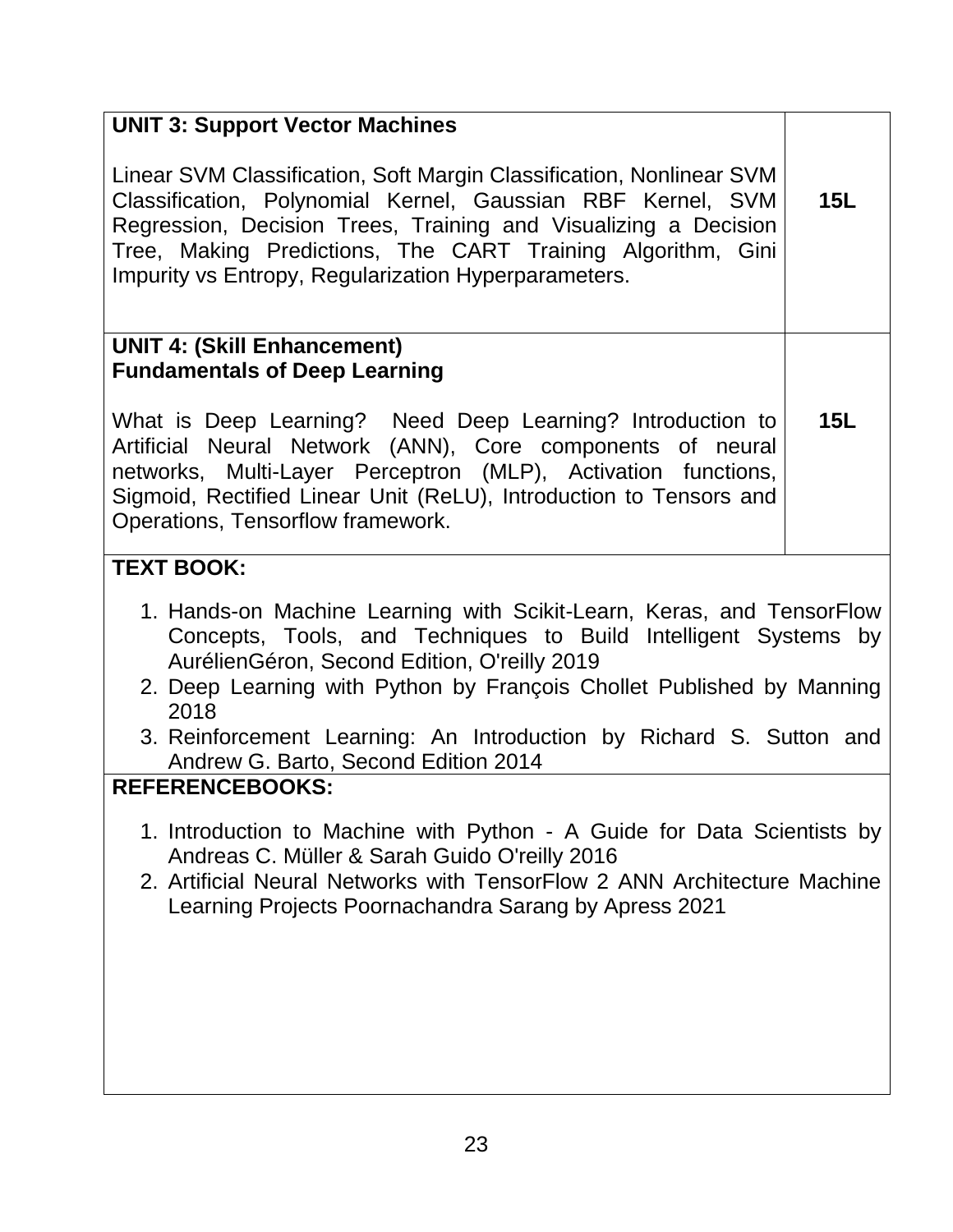| <b>Course</b><br>Code | <b>Course Title</b>                                                                     | <b>Credits</b> |
|-----------------------|-----------------------------------------------------------------------------------------|----------------|
| PSCSP201              | <b>Practical Course on Applied Machine and Deep</b><br>Learning                         | 02             |
|                       | Note: All the Practical's should be implemented using Python and                        |                |
| <b>TensorFlow.</b>    |                                                                                         |                |
|                       | Link:Python:https://www.python.org/downloads/                                           |                |
|                       | TensorFlow :https://www.tensorflow.org/install                                          |                |
|                       | <b>Implement Linear Regression (Diabetes Dataset)</b>                                   |                |
| $\overline{2}$        | <b>Implement Logistic Regression (Iris Dataset)</b>                                     |                |
| 3                     | Implements Multinomial Logistic Regression (Iris Dataset)                               |                |
| 4                     | Implement SVM classifier (Iris Dataset)                                                 |                |
| 5                     | Train and fine-tune a Decision Tree for the Moons Dataset                               |                |
| 6                     | Train an SVM regressor on the California Housing Dataset                                |                |
| $\overline{7}$        | Implement Batch Gradient Descent with early stopping<br><b>Softmax Regression</b>       | for            |
| 8                     | Implement MLP for classification of handwritten digits (MNIST<br>Dataset)               |                |
| 9                     | Classification of images of clothing using Tensorflow (Fashion<br><b>MNIST dataset)</b> |                |
| 10                    | Implement Regression to predict fuel efficiency using Tensorflow<br>(Auto MPG dataset)  |                |

| <b>Course Code</b>       | <b>Course Title</b>                                                                                                                                                                                                                                                                                                                                                   | <b>Credits</b> |  |
|--------------------------|-----------------------------------------------------------------------------------------------------------------------------------------------------------------------------------------------------------------------------------------------------------------------------------------------------------------------------------------------------------------------|----------------|--|
| <b>PSCS202</b>           | <b>Natural Language Processing</b>                                                                                                                                                                                                                                                                                                                                    | 04             |  |
| <b>Course Outcome: -</b> |                                                                                                                                                                                                                                                                                                                                                                       |                |  |
| tasks.                   | • Understanding the importance and concepts of Natural Language<br>Processing (NLP)<br>• Applying algorithms available for the processing of linguistic information<br>and computational properties of natural languages.<br>• Knowledge on various morphological, syntactic, and semantic NLP<br>e Introducing various NID coffware libraries and data sots publishy |                |  |

● Introducing various NLP software libraries and data sets publicly available.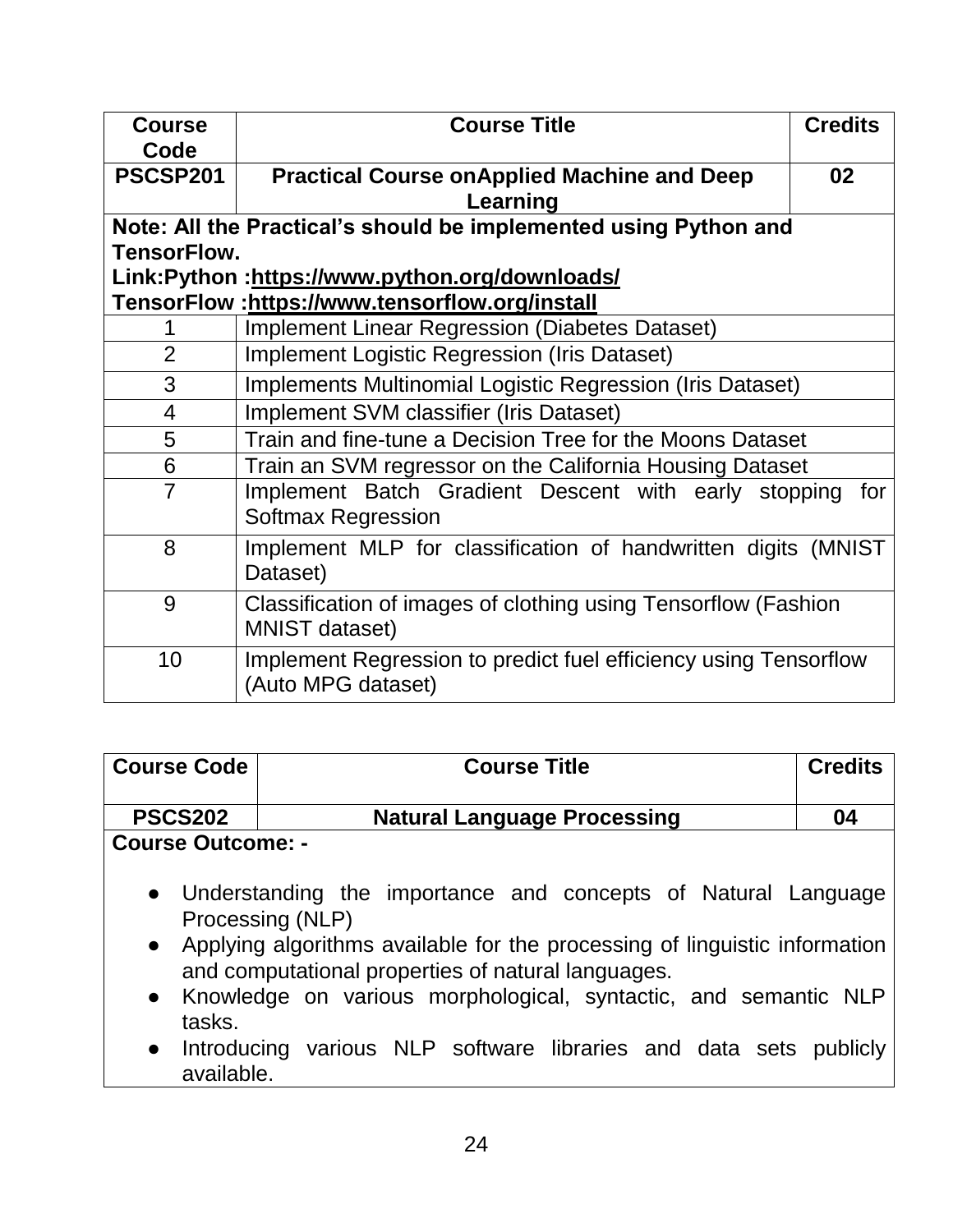Designing and developing practical NLP based applications

#### **Course Specific Outcome: -**

- The ability to describe the concepts of morphology, syntax, semantics, discourse & pragmatics of natural language
- Discover various linguistic and statistical features relevant to the basic NLP task, namely, spelling correction, morphological analysis, parts-ofspeech tagging, parsing, and semantic analysis
- Assess and Evaluate NLP based systems
- Ability to choose appropriate solutions for solving typical NLP subproblems (tokenizing, tagging, parsing)
- Analyse NLP problems to decompose them inadequate independent components and develop real-life applications

# **UNIT 1: Introduction to Natural Language Processing (NLP) and Language Modelling**

Introduction to NLP: Introduction and applications, NLP phases, Difficulty of NLP including ambiguity; Spelling error and Noisy Channel Model; Concepts of Parts-of speech and Formal Grammar of English.

Language Modelling: N-gram and Neural Language Models Language Modelling with N-gram, Simple N-gram models, smoothing (basic techniques), Evaluating language models; Neural Network basics, Training; Neural Language Model, Case study: application of neural language model in NLP system development **15L**

Python Libraries for NLP: Using Python libraries/packages such as NaturalLanguage Toolkit (NLTK), spaCy, genism

# **UNIT 2: Morphology & Parsing in NLP**

Computational morphology & Parts-of-speech Tagging: basic concepts; Tagset; Lemmatization, Early approaches: Rule-based and TBL; POS tagging using HMM, Introduction to POS Tagging using **15L**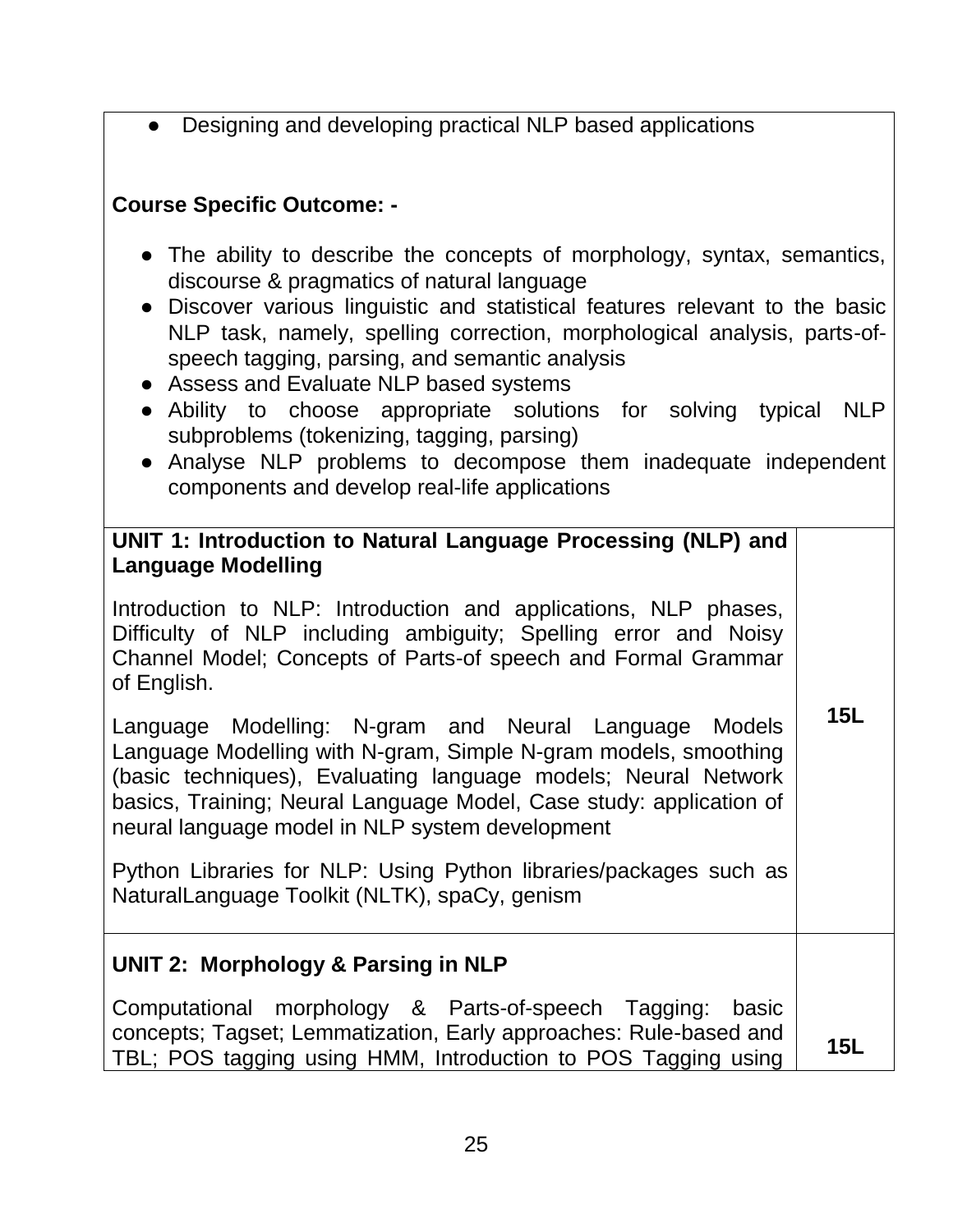| Neural Model.                                                                                                                                                                                                                                                                                                                                             |     |  |
|-----------------------------------------------------------------------------------------------------------------------------------------------------------------------------------------------------------------------------------------------------------------------------------------------------------------------------------------------------------|-----|--|
| Parsing Basic concepts: top-down and bottom-up parsing, treebank;<br>Syntactic parsing: CKY parsing; Statistical Parsing basics:<br>Probabilistic Context-Free Grammar (PCFG); Probabilistic CKY<br>Parsing of PCFGs.                                                                                                                                     |     |  |
| <b>UNIT 3: Semantics and Word Embedding</b>                                                                                                                                                                                                                                                                                                               |     |  |
| Semantics Vector Semantics: Words and Vector; Measuring<br>Similarity; Semantics with dense vectors; SVD and Latent Semantic<br>Analysis<br>Embeddings from prediction: Skip-gram and Continuous Bag of                                                                                                                                                   | 15L |  |
| words; Concept of Word Sense; Introduction to WordNet                                                                                                                                                                                                                                                                                                     |     |  |
| <b>UNIT 4: (Skill Enhancement)</b>                                                                                                                                                                                                                                                                                                                        |     |  |
| <b>NLP Applications and Case Studies</b>                                                                                                                                                                                                                                                                                                                  |     |  |
| Intelligent Work Processors: Machine Translation; User Interfaces;<br>man-machine Interfaces: Natural language Querying Tutoring and<br><b>Authoring Systems. Speech Recognition</b><br>Commercial use of NLP: NLP in customer Service, Sentiment<br>Analysis, Emotion Mining, Handling Frauds and SMS, Bots, LSTM &<br><b>BERT models, Conversations</b> |     |  |
| <b>TEXT BOOK:</b>                                                                                                                                                                                                                                                                                                                                         |     |  |
| 1. "Speech and Language Processing", Jurafsky Dan and Martin James H.,<br>3rd Edition, Pearson, 2018.<br>2. "Natural Language Processing with Python", Steven Bird, Ewan Klein, and<br>Edward Loper, 2 <sup>nd</sup> Edition, O'Reilly, 2016.                                                                                                             |     |  |
| <b>REFERENCE BOOKS:</b>                                                                                                                                                                                                                                                                                                                                   |     |  |
| 1. "Practical NaturalLanguage Processing with Python", Mathangi Sri,<br><b>Apress, 2021</b>                                                                                                                                                                                                                                                               |     |  |
| 2. "Handbook of Computational Linguistics and Natural Language<br>Processing", Martin Whitehead, Clanrye International, 2020                                                                                                                                                                                                                              |     |  |

3. "Handbook of Natural Language Processing", Nitin Indurkhya, and Fred J. Damerau, Pearson; 2nd edition, 2008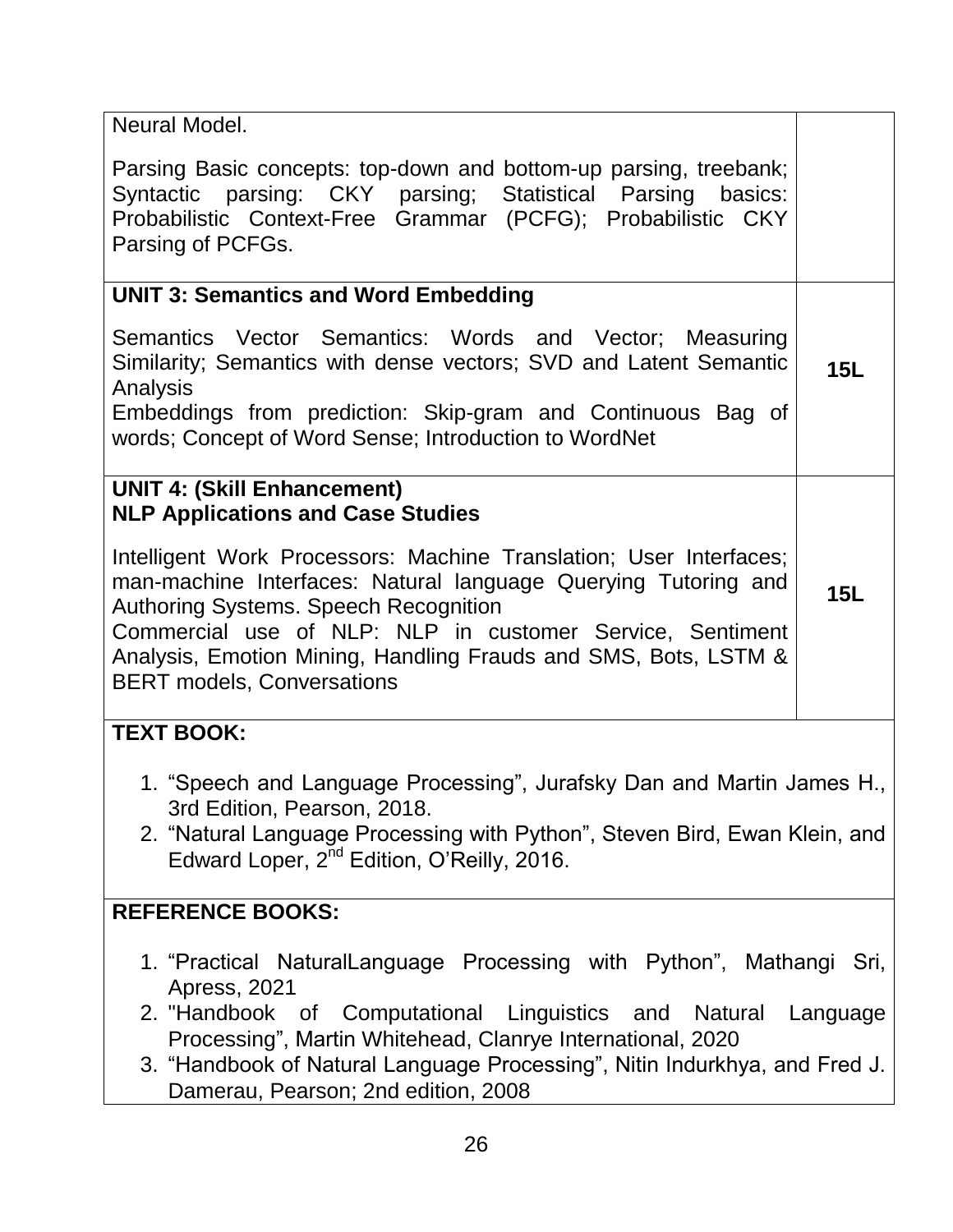4. "Foundations of Statistical Natural Language Processing", Manning, Christopher and Heinrich, Schutze, MIT Press, 1997

| Course<br>Code | <b>Course Title</b>                                    | <b>Credits</b> |
|----------------|--------------------------------------------------------|----------------|
| PSCSP202       | <b>Practical Course on Natural Language Processing</b> | 02             |

**Note: - The following set of practicals can be performed using any Python Libraries for NLP such as NLTK, spaCy, genism:**

#### **Link:[-https://www.python.org/downloads/](https://www.python.org/downloads/)**

|   | Write a program to implement sentence segmentation and word<br>tokenization  |
|---|------------------------------------------------------------------------------|
| 2 | Write a program to Implement stemming and lemmatization                      |
| 3 | Write a program to Implement a tri-gram model                                |
| 4 | Write a program to Implement PoS tagging using HMM & Neural<br>Model         |
| 5 | Write a program to Implement syntactic parsing of a given text               |
| 6 | Write a program to Implement dependency parsing of a given text              |
| 7 | Write a program to Implement Named Entity Recognition (NER)                  |
| 8 | Write a program to Implement Text Summarization for the given<br>sample text |

**Apply the concepts and techniques of Natural language processing learned for real-life applications. A suitable application can be modelled which demonstrates the NLP skills. Some of the concepts/themes for lab exercises (not limited to the following) are described.** 

| 9  | Consider a scenario of applying NLP in Customer Service.             |  |  |
|----|----------------------------------------------------------------------|--|--|
|    | Design and develop an application that demonstrates NLP              |  |  |
|    | operations for working with tasks and data like voice calls, chats,  |  |  |
|    | Ticket Data, Email Data. Process the data to understand the          |  |  |
|    | voice of the Customer (intent mining, Top words, word cloud,         |  |  |
|    | classify topics). Identify issues, replace patterns and gain insight |  |  |
|    | into sales chats.                                                    |  |  |
| 10 | Consider a scenario of Online Review and demonstrate the             |  |  |
|    | concept of sentiment analysis and emotion mining by applying         |  |  |
|    | various approaches like lexicon-based approach and rule-based        |  |  |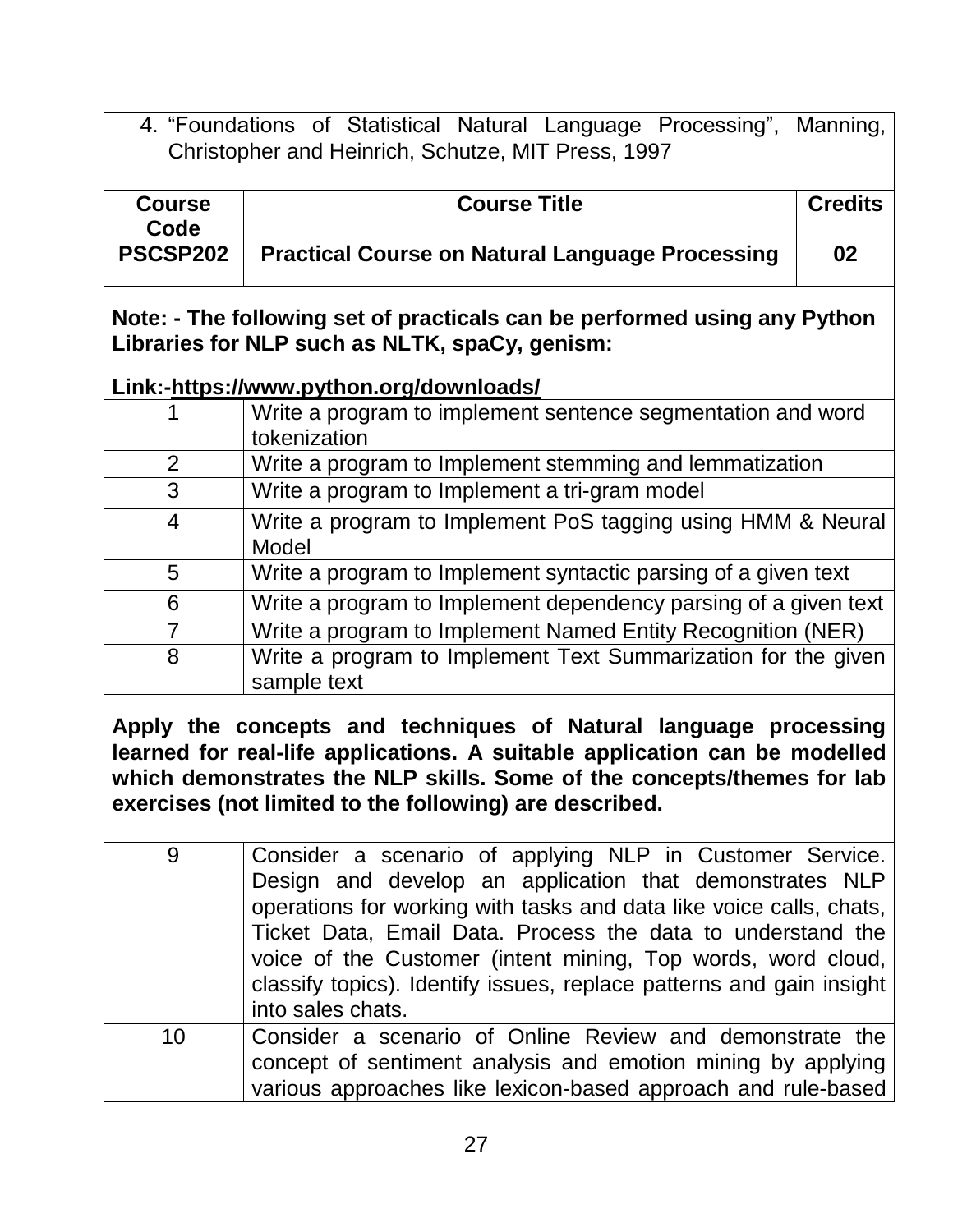|    | approaches.                                                                                                             |
|----|-------------------------------------------------------------------------------------------------------------------------|
| 11 | Apply NLP in Banking, Financial Services, and Insurance. Design<br>Application to detect frauds and work with SMS data. |
| 12 | Demonstrate the use of NLP in designing Virtual Assistants.<br>Apply LSTM, build conversational Bots.                   |

| <b>Course Code</b>                                                                                                                                                                                                                                                                                                                                                                                                                                                                                                                                                                                         | <b>Course Title</b>                                                                                                      | <b>Credits</b> |
|------------------------------------------------------------------------------------------------------------------------------------------------------------------------------------------------------------------------------------------------------------------------------------------------------------------------------------------------------------------------------------------------------------------------------------------------------------------------------------------------------------------------------------------------------------------------------------------------------------|--------------------------------------------------------------------------------------------------------------------------|----------------|
| <b>PSCS203</b>                                                                                                                                                                                                                                                                                                                                                                                                                                                                                                                                                                                             | <b>Web Mining</b>                                                                                                        | 04             |
| <b>Course Outcome: -</b><br>• To Understand the difference between Web Mining and Data mining.<br>• To Understand the Basics and Needs of Web Mining.<br>• To Understand Web-based Data.<br>• To Understand Opinion Mining and Sentiment classification.<br><b>Course Specific Outcome:</b><br>• Develop deep understanding of mining techniques exclusively for the<br>Internet<br>Understand and develop analytics for social media data.<br>Design and implementation of various web analytical tool to understand<br>$\bullet$<br>complex unstructured data on the Internet for aiding individuals and |                                                                                                                          |                |
| Businesses to grow their business<br><b>UNIT 1: Introduction to Web Mining</b><br>Web Mining, Data Mining, Basic Concepts, Difference, Mining<br>Sequential Patterns on Prefix Span, Generating Rules from<br>Sequential Patterns. Basic Concepts of Information Retrieval,<br>Information Retrieval Models, Relevance feedback, Evaluation<br>measures Text and Web Page Preprocessing, Inverted Index and Its<br>Compression, latent semantic indexing, Web Search, Web Spamming                                                                                                                         |                                                                                                                          | 15L            |
|                                                                                                                                                                                                                                                                                                                                                                                                                                                                                                                                                                                                            | <b>UNIT 2: Opinion Mining and Web Usage Mining</b><br>Web Information Retrieval, Sentiment Classification, Feature based |                |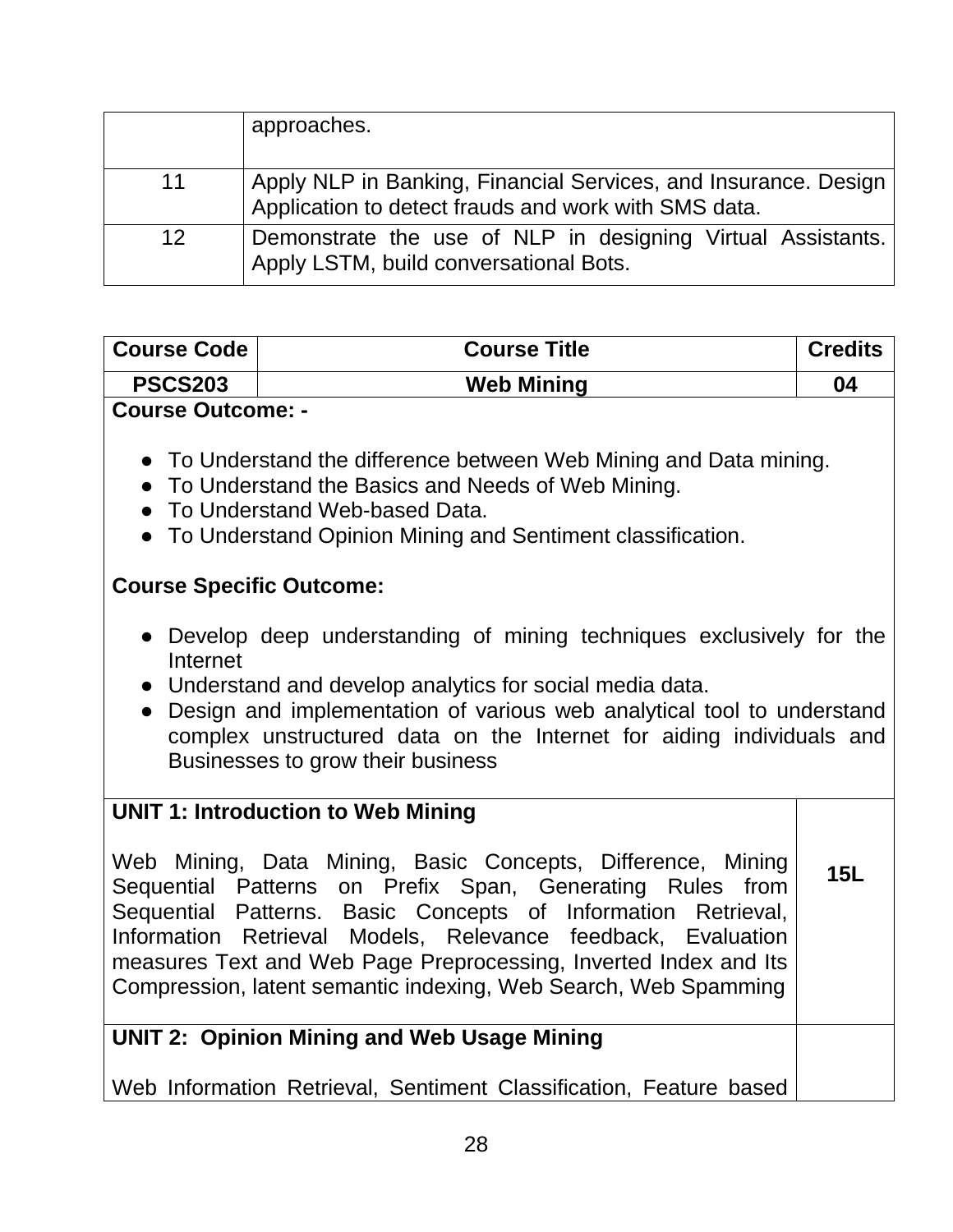| <b>Course</b>                                                                                                                                                                                                                                                                                                                                    | <b>Course Title</b>                                                                                                       | <b>Credits</b> |
|--------------------------------------------------------------------------------------------------------------------------------------------------------------------------------------------------------------------------------------------------------------------------------------------------------------------------------------------------|---------------------------------------------------------------------------------------------------------------------------|----------------|
| Micheline Kamber (Elsevier Publications), 2017<br>2. Web Mining: Applications and Techniques by Anthony Scime, 2010<br>3. Mining the Web: Discovering Knowledge from Hypertext Data by Soumen<br>Chakrabarti 2010                                                                                                                                |                                                                                                                           |                |
| 1. Data Mining: Concepts and Techniques, Second Edition Jiawei Han,                                                                                                                                                                                                                                                                              |                                                                                                                           |                |
| <b>REFERENCE BOOKS:</b>                                                                                                                                                                                                                                                                                                                          |                                                                                                                           |                |
| <b>TEXT BOOK:</b><br>1. Web Data Mining: Exploring Hyperlinks, Contents, and Usage Data by<br>Bing Liu (Springer Publications) 2017 publication                                                                                                                                                                                                  |                                                                                                                           |                |
| Webpage crawlers and usage mining<br>Basic Crawler Algorithm, Implementation Issues, Universal Crawlers,<br>Focused Crawlers, Topical Crawlers, Crawler Ethics and Conflicts,<br>Data modelling and webpage usage mining., Discovery and analysis<br>of web usage patterns, Recommender systems and collaborative<br>filtering, query log mining |                                                                                                                           | <b>15L</b>     |
|                                                                                                                                                                                                                                                                                                                                                  | <b>UNIT 4: (Skill Enhancement)</b>                                                                                        |                |
| Link Analysis, Scrapy using python (without pipelining), Social<br>Network Analysis, Co-Citation and Bibliographic Coupling, PageRank,<br><b>HITS, Community Discovery</b>                                                                                                                                                                       |                                                                                                                           |                |
|                                                                                                                                                                                                                                                                                                                                                  | <b>UNIT 3: Social Network &amp; Link Analysis</b>                                                                         |                |
| Mining.                                                                                                                                                                                                                                                                                                                                          | Opinion Mining and Summarization, Comparative Sentence and<br>Relation Mining, Opinion Search and Opinion Spam. Web Usage | 15L            |
|                                                                                                                                                                                                                                                                                                                                                  |                                                                                                                           |                |

| <b>COULSE</b> | <b>COULSE LILIE</b>                                                       | <b>U</b> lealls |
|---------------|---------------------------------------------------------------------------|-----------------|
| Code          |                                                                           |                 |
| PSCSP203      | <b>Practical Course on Web Mining</b>                                     | 02              |
| python:       | Note: - The following set of practical's should be implemented in Scrape, |                 |
|               | <u> Link-Dython · https://www.python.org/downloads/</u>                   |                 |

**Link:-Python :<https://www.python.org/downloads/>**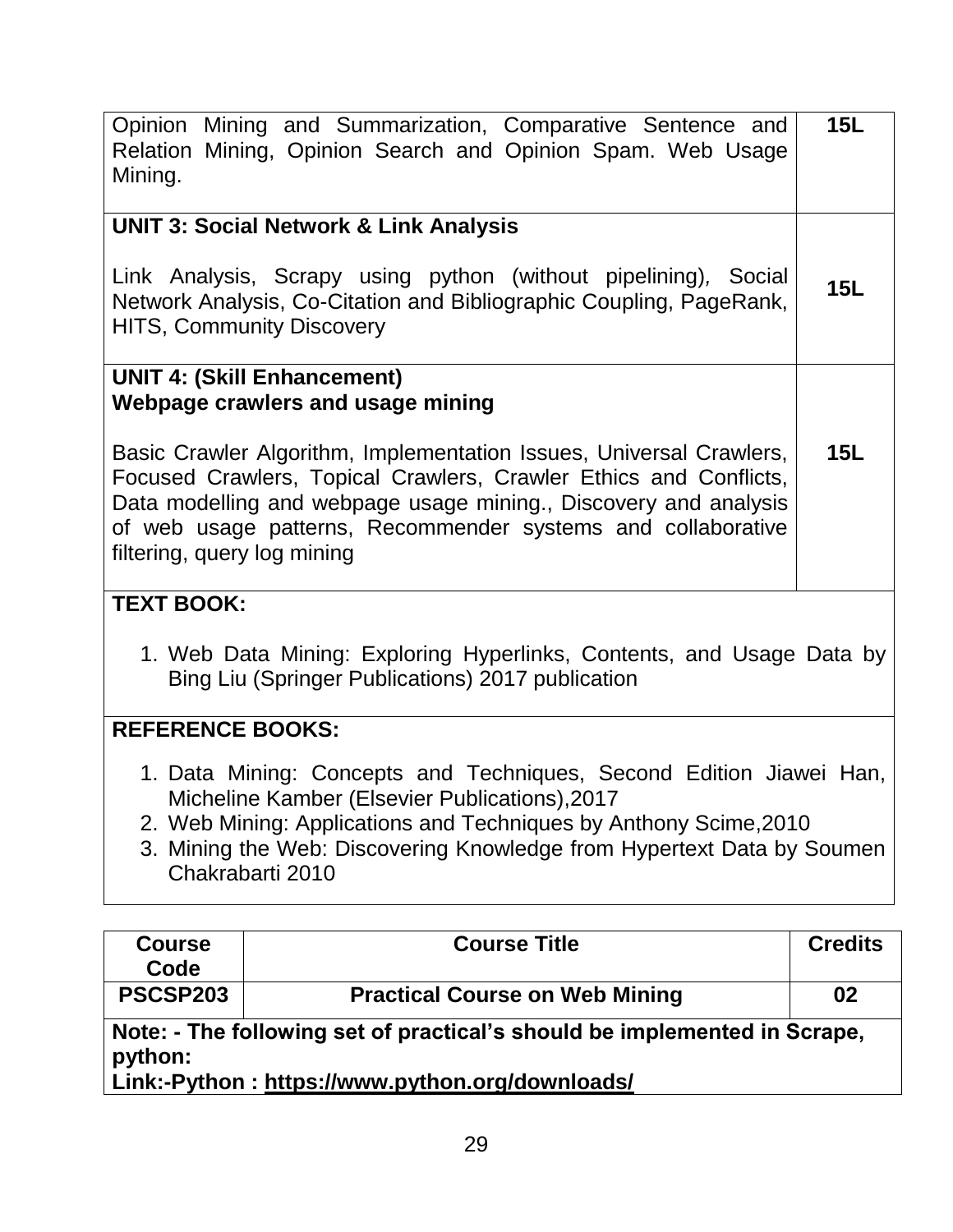| 1              | Scrape an online E-Commerce Site for Data.                                                                                                                                                                                                                                                                                                                                                                                                                                              |
|----------------|-----------------------------------------------------------------------------------------------------------------------------------------------------------------------------------------------------------------------------------------------------------------------------------------------------------------------------------------------------------------------------------------------------------------------------------------------------------------------------------------|
|                | 1. Extract product data from Amazon - be it any product and<br>put these details in the MySQL database. One can use<br>pipeline. Like 1 pipeline to process the scraped data and<br>other to put data in the databaseand since Amazon has<br>some restrictions on scraping of data, ask them to work on<br>small set of requests otherwise proxies and all would have<br>to be used.<br>2. Scrape the details like color, dimensions, material etc. Or<br>customer ratings by features. |
| $\overline{2}$ | Scrape an online Social Media Site for Data. Use python to scrape<br>information from twitter.                                                                                                                                                                                                                                                                                                                                                                                          |
| 3              | Page Rank for link analysis using python                                                                                                                                                                                                                                                                                                                                                                                                                                                |
|                | Create a small set of pages namely page1, page2, page3 and<br>page4 apply random walk on the same                                                                                                                                                                                                                                                                                                                                                                                       |
| 4              | Perform Spam Classifier.                                                                                                                                                                                                                                                                                                                                                                                                                                                                |
| 5              | Demonstrate Text Mining and Webpage Pre-processing using<br>meta information from the web pages (Local/Online).                                                                                                                                                                                                                                                                                                                                                                         |
| 6              | Apriori Algorithm implementation in case study.                                                                                                                                                                                                                                                                                                                                                                                                                                         |
| $\overline{7}$ | Develop a basic crawler for the web search for user defined<br>keywords.                                                                                                                                                                                                                                                                                                                                                                                                                |
| 8              | Develop a focused crawler for local search.                                                                                                                                                                                                                                                                                                                                                                                                                                             |
| 9              | Develop a programme for deep search implementation to detect<br>plagiarism in documents online.                                                                                                                                                                                                                                                                                                                                                                                         |
| 10             | Sentiment analysis for reviews by customers and visualize the<br>same.                                                                                                                                                                                                                                                                                                                                                                                                                  |

| <b>Course Code</b>                                                                                                                                                                       | <b>Course Title</b>                | <b>Credits</b> |  |
|------------------------------------------------------------------------------------------------------------------------------------------------------------------------------------------|------------------------------------|----------------|--|
| <b>PSCS204</b>                                                                                                                                                                           | <b>Embedded and IoT Technology</b> | 04             |  |
| <b>Course Outcome: -</b>                                                                                                                                                                 |                                    |                |  |
| • The course is designed to enable students, to understand and implement<br>loT in industry.<br>• Design and executive projects in IoT with Automatic Identification and Data<br>Capture |                                    |                |  |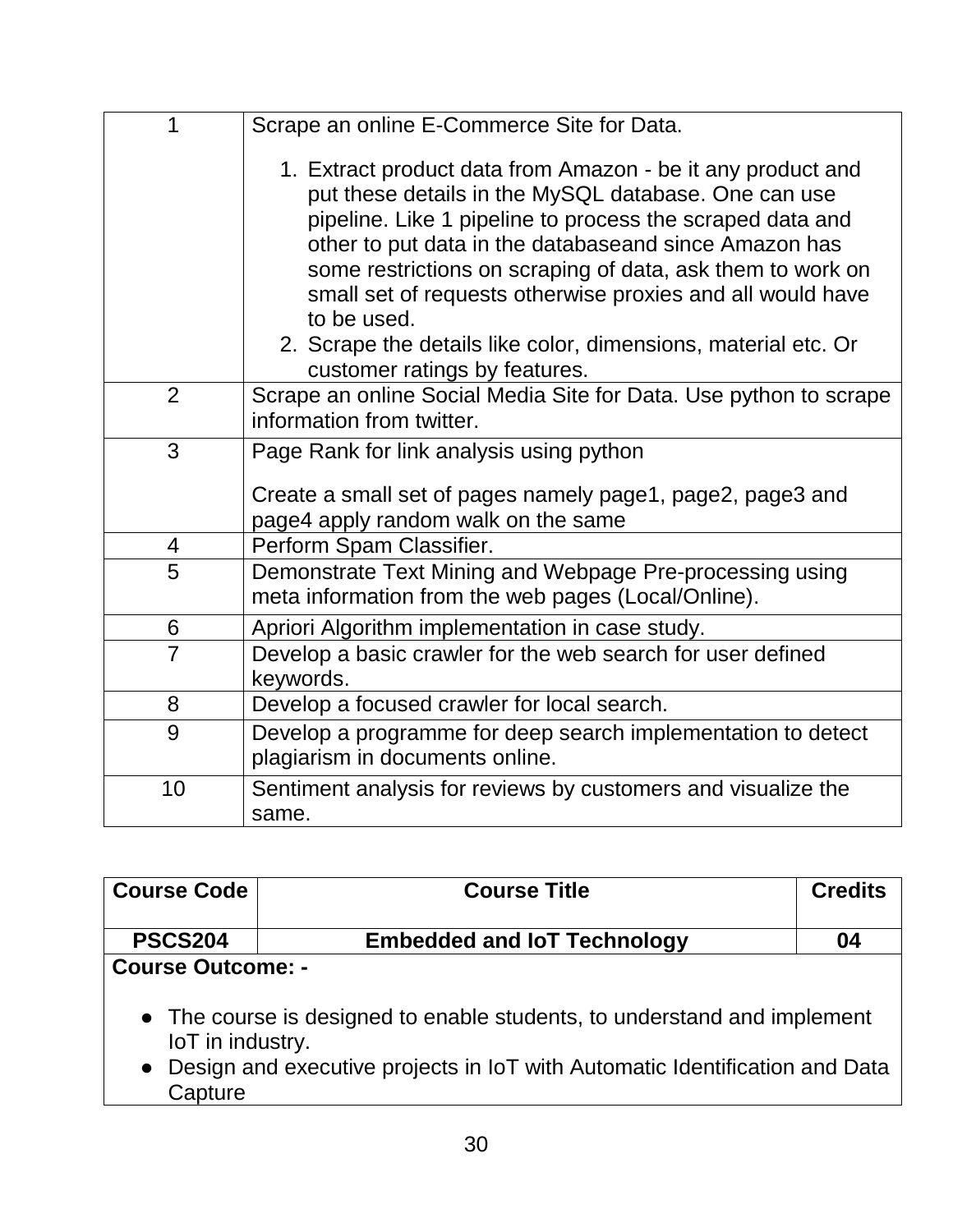# **Course Specific Outcome: -**

- Understand basic components and functionalities of Embedded System including its hardware.
- Effectively achieve collaboration of various technologies in IoT and enable the same using software programming like Python, Embedded C etc.
- Understand case studies in IoT and replicate the same for more detailed analysis of the IoT development.

#### **UNIT 1: Embedded System Basics**

Introduction to Embedded Systems, Design of Embedded Systems, Memory Architecture, Input/Output. Basic electronics: Semiconductors, Transistors, BJT, Flip Flops, Resistors, Capacitors, CMOS, MOSFET, FPGA, Relays. Microcontrollers, UART Communications, SPI-peripherals interface, I2C communication, Wireless Sensor Network (WSN) **15L**

**15L**

#### **UNIT 2: Basics of IOT**

Introduction IoT:Evolution of the IoT concept, vision and definition of IoT, basic characteristics of IoT, distinguish the IoT from other related technologies, IoT enablers, IoT architectures, pros and cons of IoT, IoT architecture concepts for specific IoT applications.

IoT Building Blocks -Hardware and Software:The basic IoT building blocks, smart thing components and capabilities, basics of Packet Tracer with reference to IoT, basics of IoT gateway, Cloud, and analytics

Sensing Principles and Wireless Sensor Network:Sensor fundamentals and classification of sensors, physical principles of some common sensors, basics of WSNs, WSN architecture and types, layer-level functionality of WSN protocol stack.

#### **UNIT 3: Advanced IOT Technologies 15L**

IoT Gateway:IoT architecture domains, IoT gateway architecture, IoT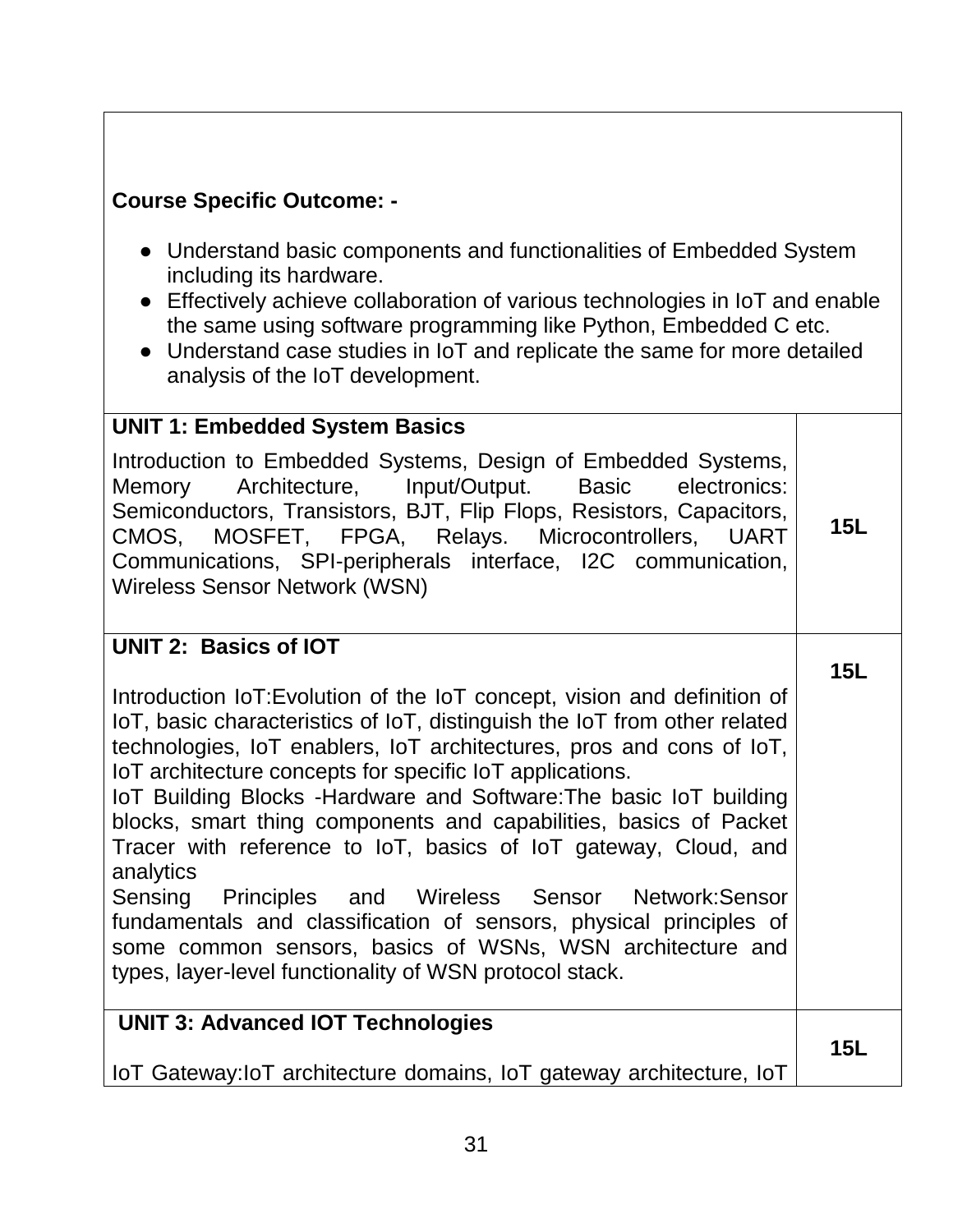| gateway functionalities, IoT gateway selection criteria, IoT gateway<br>and edge computing, edge computing-based solution for specific loT<br>applications<br>IoT Protocol Stack: Mapping of IoT protocols to layered IoT<br>architecture, functionality of infrastructure, service discovery, and<br>application layer protocols of IoT protocol stack<br>IoT Cloud and Fog Computing: Components of IoT Cloud architecture,<br>usage of application domains of IoT Cloud platforms, layered<br>architecture of Fog computing, distinguish Fog computing from other<br>related terms<br>IoT Applications: Main applications of IoT, Implementation details of<br>various IoT application domains |     |  |
|---------------------------------------------------------------------------------------------------------------------------------------------------------------------------------------------------------------------------------------------------------------------------------------------------------------------------------------------------------------------------------------------------------------------------------------------------------------------------------------------------------------------------------------------------------------------------------------------------------------------------------------------------------------------------------------------------|-----|--|
| <b>UNIT 4: (Skill Enhancement)</b><br>Security, Communication and Data analytics in IOT                                                                                                                                                                                                                                                                                                                                                                                                                                                                                                                                                                                                           | 15L |  |
| IoT Security: Security constraints in IoT systems, security<br>requirements of IoT systems, IoT attacks, security threats at each<br>layer of IoT architecture, design secure IoT system for specific<br>application<br>Social IoT: Nature of social relationships among IoT Devices,<br>functionality of different components of social IoT architecture, social<br>aspects of smart devices in IoT applications<br>Packet Tracer and IoT: Basics of Packet Tracer and Blockly<br>programming language, design simple IoT projects in Packet Tracer.                                                                                                                                             |     |  |
| <b>TEXT BOOK:</b>                                                                                                                                                                                                                                                                                                                                                                                                                                                                                                                                                                                                                                                                                 |     |  |
| 1. Introduction to Embedded Systems - Cyber physical systems Approach<br>Edward Ashford Lee & Sanjit Arunkumar Seshia Second Edition - MIT<br>$Press - 2017$<br>2. Enabling the Internet of Things Fundamentals, Design and Applications by<br>Muhammad Azhar Iqbal, Sajjad Hussain, Huanlai Xing, Muhammad Ali<br>Imran Wiley Pub.1 <sup>st</sup> Edition 2021                                                                                                                                                                                                                                                                                                                                   |     |  |
| <b>REFERENCE BOOKS:</b>                                                                                                                                                                                                                                                                                                                                                                                                                                                                                                                                                                                                                                                                           |     |  |
| 1. Introduction Embedded Systems by K.V. Shibu Second Edition McGraw<br><b>Hills-2017</b><br>2. Build your own IoT Platform Develop a Fully Flexible and Scalable Internet                                                                                                                                                                                                                                                                                                                                                                                                                                                                                                                        |     |  |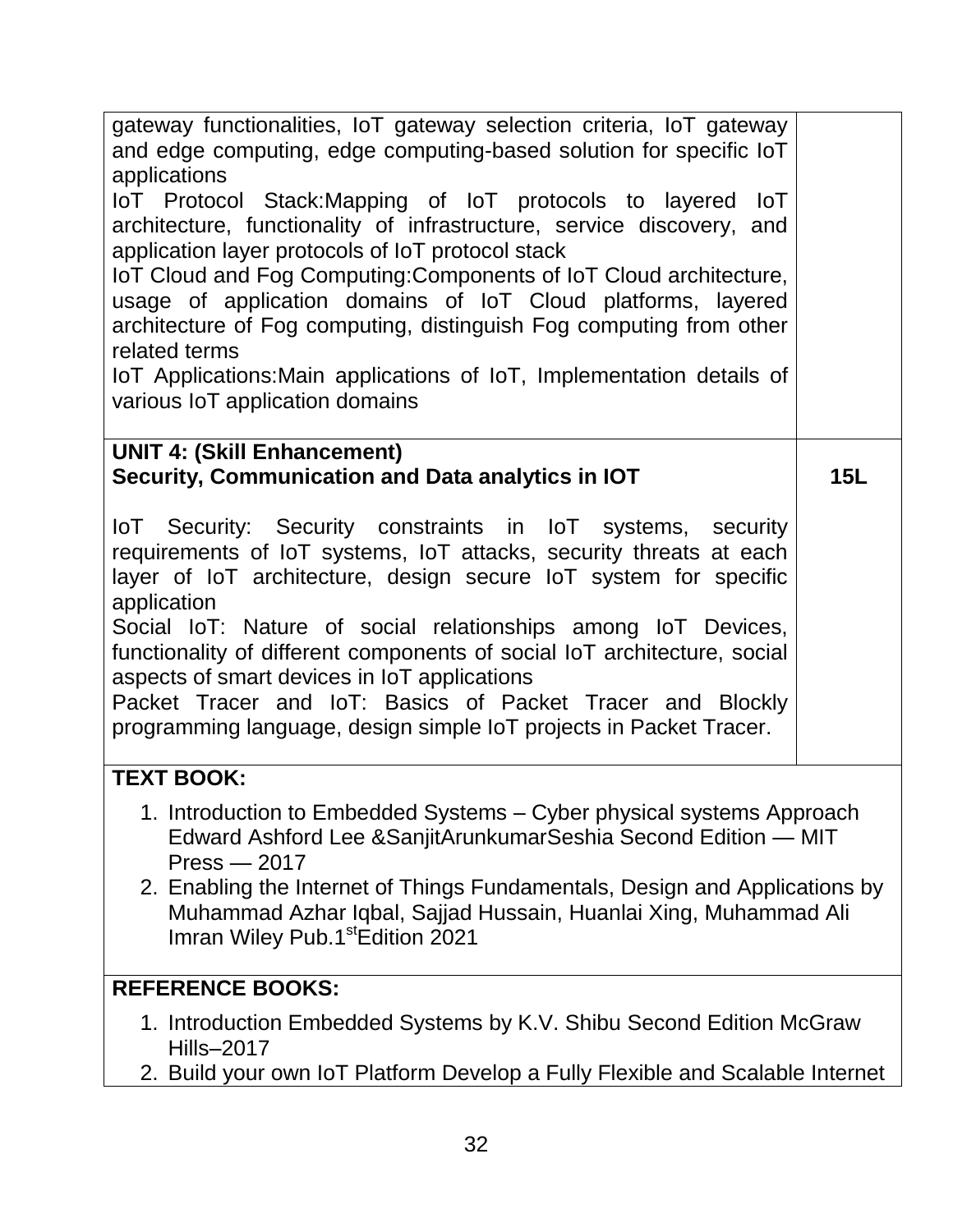# of Things Platform in 24 Hours by Anand Tamboli 2019 Apress

| <b>Course</b><br>Code | <b>Course Title</b>                                                                                                              | <b>Credits</b> |  |  |
|-----------------------|----------------------------------------------------------------------------------------------------------------------------------|----------------|--|--|
| PSCSP204              | <b>Practical Course onEmbedded and IoT Technology</b>                                                                            |                |  |  |
|                       | Note: - The following set of practicals should be implemented in                                                                 |                |  |  |
|                       | CodeVisionAVR, Proteus8, Cisco Packet Tracer, Keli V5, Python                                                                    |                |  |  |
|                       | Link: -Python:https://www.python.org/downloads/                                                                                  |                |  |  |
|                       | CodeVisionAVR :https://www.codevision.be/<br>Proteus8:https://www.labcenter.com/downloads/                                       |                |  |  |
|                       | Cisco Packet Tracer:https://www.netacad.com/courses/packet-tracer                                                                |                |  |  |
|                       | Keli V5: https://www.keil.com/download/                                                                                          |                |  |  |
| 1                     | Design and implement basics embedded circuits                                                                                    |                |  |  |
|                       |                                                                                                                                  |                |  |  |
|                       | 1. Automatic Alarm system- Alarm should get tigger by senor                                                                      |                |  |  |
|                       | 2. Timer based buzzer<br>3. Sensor based Counting device                                                                         |                |  |  |
| $\overline{2}$        | Demonstrate communication between two embedded devices                                                                           |                |  |  |
|                       | using UART port                                                                                                                  |                |  |  |
| 3                     | Built an IoT system to send ticket before entering the bus.                                                                      |                |  |  |
| 4                     | Demonstrate an IoT based game which can be played between                                                                        |                |  |  |
|                       | two player who are physically at a considerable distance.                                                                        |                |  |  |
| 5                     | Develop a IoT application which will record the movement and                                                                     |                |  |  |
|                       | orientation of your phone and give the data back to the PC                                                                       |                |  |  |
| 6                     | Develop an IoT application that will raise an alarm whenever with<br>going to rain outside based on the weather prediction data. |                |  |  |
| $\overline{7}$        | Deploy an IoT application which will alert you by beeping or<br>vibrating your phone whenever you get someone call your name.    |                |  |  |
| 8                     | Develop an IoT application for monitoring water levels in tanks and                                                              |                |  |  |
|                       | automatically start the motor to fill the tank if the level goes below<br>the critical level.                                    |                |  |  |
| 9                     | Develop an IoT module to which measure the intensity of light and<br>send the same to your PC/ Phone                             |                |  |  |
| 10                    | Develop an IoT application for Motion detection.                                                                                 |                |  |  |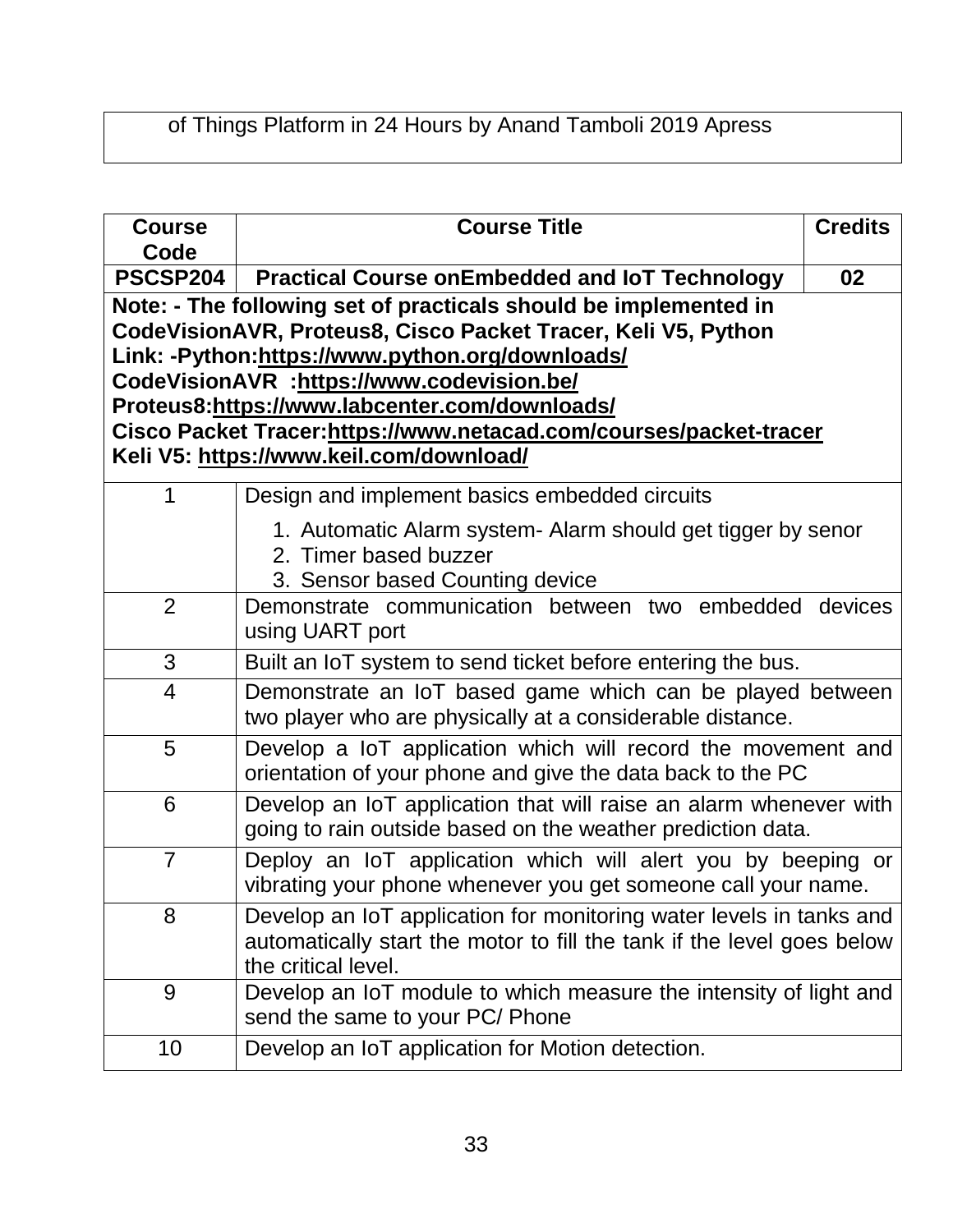# **5. EVALUATION**

The evaluation of each paper shall contain two parts:

- (i) Internal Assessment- 40 Marks.
- (ii) External Assessment 60 Marks.

The Internal to External assessment ratio shall be 2:3.

## **6. SCHEME OF EXAMINATIONS AND DISTRIBUTION PATTERN OF MARKS**

#### **SCHEME OF EXTERNAL EXAMINATIONOF SEMESTER- I AND SEMESTER – II**

The External Theory examination of all semesters shall be conducted by the University at the end of each semester.

#### **SCHEME OF INTERNAL EVALUATIONOF SEMESTER- I AND SEMESTER – II**

Internal evaluation is to be done by continuous assessment which will consist of two components viz.

- Course Specific Project should be done for Each Course of Semester - I & II. The scope of the Course Specific Project may be within or beyond the scope of the 4 units and practical's prescribed for the Course.
- Assignments / QUIZ / Seminars / Case Studies.

The particulars of the Internal examination for each course of Semester- I and Semester – II are given below:

| <b>No</b> | Semester   Course | Code           | <b>Particular</b>                 | <b>Marks</b> | <b>Total</b><br><b>Marks</b> |
|-----------|-------------------|----------------|-----------------------------------|--------------|------------------------------|
|           | $/ \,$ II         |                | PSCS101   Course Specific Project | -30          | 40                           |
|           |                   |                | Assignments / QUIZ / Seminars /   | $\vert$ 10   |                              |
|           |                   | <b>PSCS201</b> | Case Studies.                     |              |                              |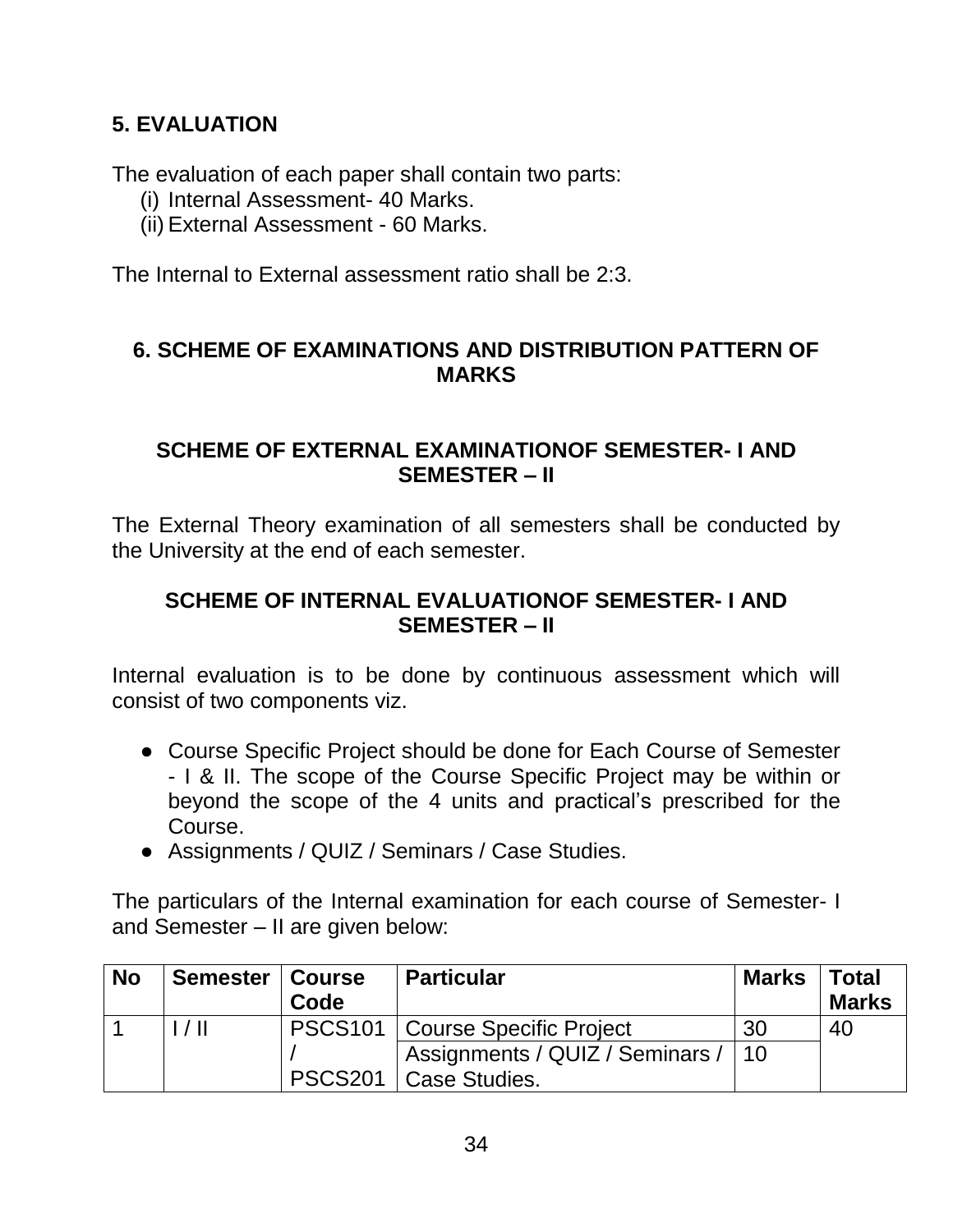| $\mathcal{P}$ |  | PSCS102   Course Specific Project | 30 | 40 |
|---------------|--|-----------------------------------|----|----|
|               |  | Assignments / QUIZ / Seminars /   | 10 |    |
|               |  | PSCS202   Case Studies.           |    |    |
| 3             |  | PSCS103   Course Specific Project | 30 | 40 |
|               |  | Assignments / QUIZ / Seminars /   | 10 |    |
|               |  | PSCS203   Case Studies.           |    |    |
|               |  | PSCS104   Course Specific Project | 30 | 40 |
|               |  | Assignments / QUIZ / Seminars /   | 10 |    |
|               |  | PSCS204   Case Studies.           |    |    |

# **SCHEME OF EXAMINATION FOR PRACTICAL COURSES**

There will not be any Internal examination for practical courses of Semester- I and Semester – II.

# **EXTERNAL EXAMINATION FOR PRACTICAL COURSES**

The particulars of the external examination for each practical course of Semester- I and Semester – II are given below:

| <b>No</b>      | <b>Semester</b> | <b>Course</b><br>Code        | <b>Particular</b>                                               | No of<br><b>Questions</b> | <b>Marks</b> | <b>Total</b><br><b>Marks</b> |
|----------------|-----------------|------------------------------|-----------------------------------------------------------------|---------------------------|--------------|------------------------------|
| 1              | 1/11            | <b>PSCSP101/</b><br>PSCSP201 | Laboratory<br>experiment<br>question with<br>internal<br>choice | 01                        | 40           | 50                           |
|                |                 |                              | Journal                                                         |                           | 05           |                              |
|                |                 |                              | <b>VIVA</b>                                                     |                           | 05           |                              |
| $\overline{2}$ |                 | <b>PSCSP102/</b><br>PSCSP202 | Laboratory<br>experiment<br>question with<br>internal<br>choice | 01                        | 40           | 50                           |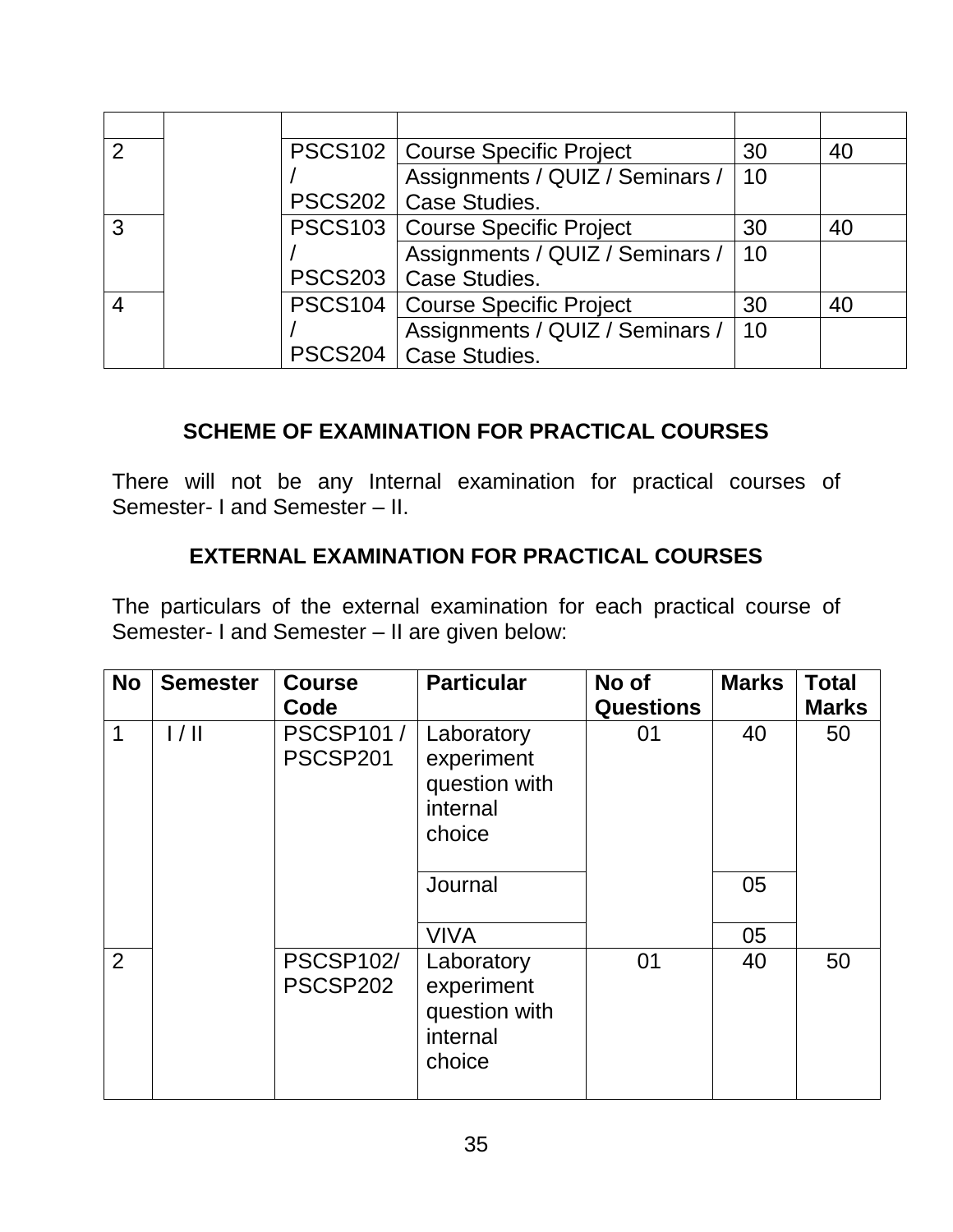|                |                              | Journal                                                         |    | 05 |    |
|----------------|------------------------------|-----------------------------------------------------------------|----|----|----|
|                |                              | <b>VIVA</b>                                                     |    | 05 |    |
| 3              | <b>PSCSP103/</b><br>PSCSP203 | Laboratory<br>experiment<br>question with<br>internal<br>choice | 01 | 40 | 50 |
|                |                              | Journal                                                         |    | 05 |    |
|                |                              | <b>VIVA</b>                                                     |    | 05 |    |
| $\overline{4}$ | <b>PSCSP104/</b><br>PSCSP204 | Laboratory<br>experiment<br>question with<br>internal<br>choice | 01 | 40 | 50 |
|                |                              | Journal                                                         |    | 05 |    |
|                |                              | <b>VIVA</b>                                                     |    | 05 |    |

#### **GUIDELINES OF JOURNALS**

A student should maintain a Journal with Practical experiments reported for each of the practical course of Semester- I and Semester - II. Related theories/algorithms need to be explained in a journal.

Certified Journal with at least 70% of the list of the Practical need to be submitted at the time of the practical examination.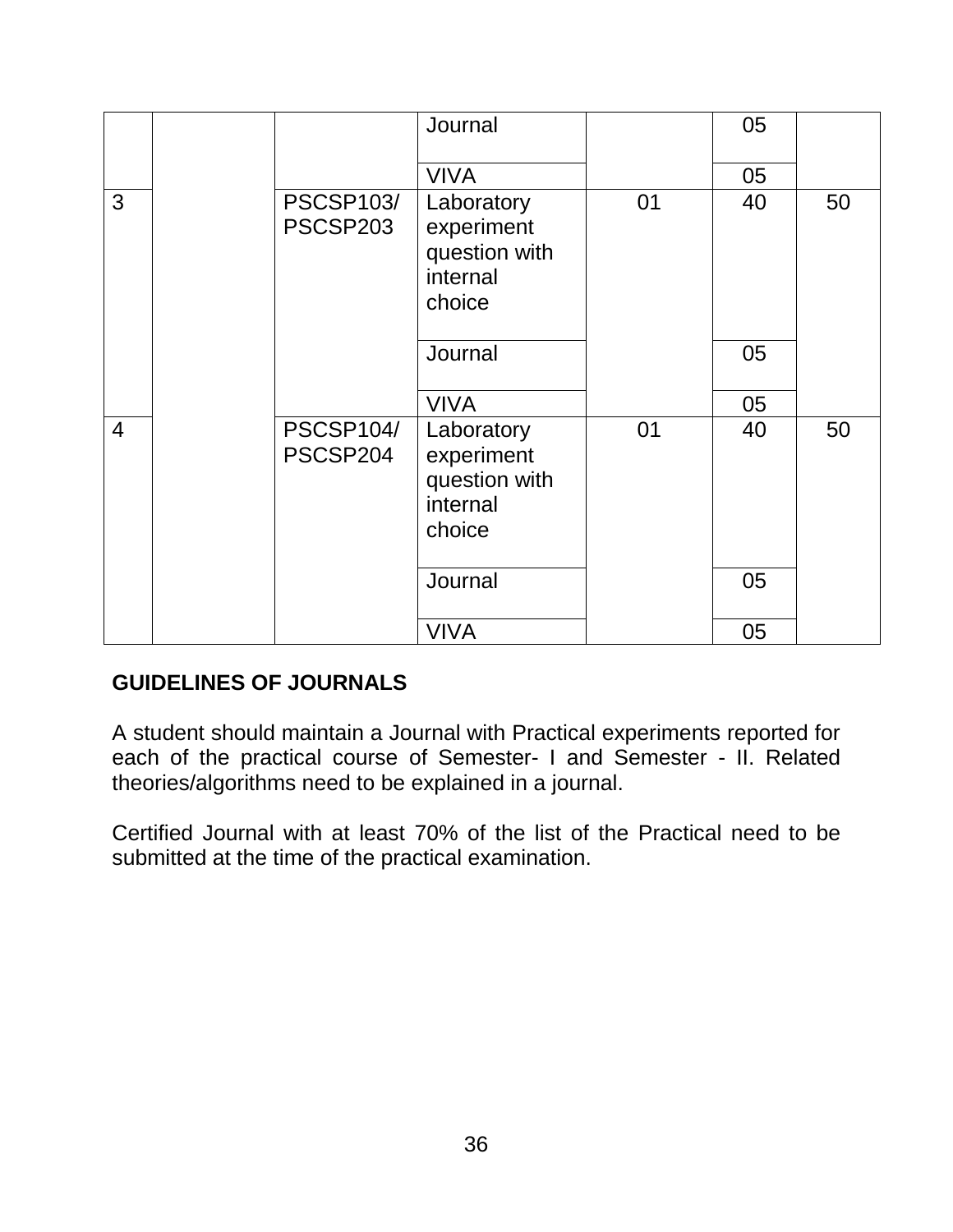# **AUDIT COURSES**

Students who have obtained Undergraduate Degree in subjects other than B.SC Computer science from a duly recognized University shall undertake **an Online Audit Courses provided below.** 

They are supposed to submit the **online completion certificate** of the same to the concerned department at the end of each semester 1 and semester 2.

| <b>Course</b>  | <b>Course Name</b>       | <b>Online Courses</b>                                |
|----------------|--------------------------|------------------------------------------------------|
| Code           |                          |                                                      |
| <b>PSCS101</b> | Algorithm for            | Design and analysis of algorithms                    |
|                | Optimization             | https://onlinecourses.nptel.ac.in/                   |
|                |                          | noc21_cs68/preview                                   |
|                |                          |                                                      |
| <b>PSCS102</b> | Software                 | <b>Demystifying Networking</b>                       |
|                | Defined                  | https://onlinecourses.nptel.ac.in                    |
|                | Networking               | /noc21_cs94/preview                                  |
|                | PSCS103   Applied Signal | <b>Digital Signal Processing</b>                     |
|                | and Image                | https://onlinecourses.nptel.ac.in/noc19 ee50/preview |
|                | Processing               |                                                      |
|                |                          | Digital Signal Processing and Applications           |
|                |                          | https://onlinecourses.nptel.ac.in/noc21_ee20/preview |
| <b>PSCS104</b> | Advanced                 | <b>Introduction to Database Systems</b>              |
|                | Database                 | https://nptel.ac.in/courses/106/106/106106220/       |
|                | <b>Techniques</b>        |                                                      |
|                |                          | Introduction to Databases                            |
|                |                          | https://nptel.ac.in/courses/106/104/106104135/       |

#### **Semester I**

#### **Semester II**

| <b>Course</b>     |               | <b>Course Name   Online Courses</b>                  |  |
|-------------------|---------------|------------------------------------------------------|--|
| Code              |               |                                                      |  |
|                   |               |                                                      |  |
| <b>PSCS201</b>    | Applied       | Introduction to Machine Learning                     |  |
|                   | Machine and   | https://onlinecourses.nptel.ac.in/                   |  |
|                   | Deep Learning | noc21_cs85/preview                                   |  |
| PSCS202   Natural |               | An Introduction to Artificial Intelligence           |  |
|                   | Language      | https://onlinecourses.nptel.ac.in/noc21_cs42/preview |  |